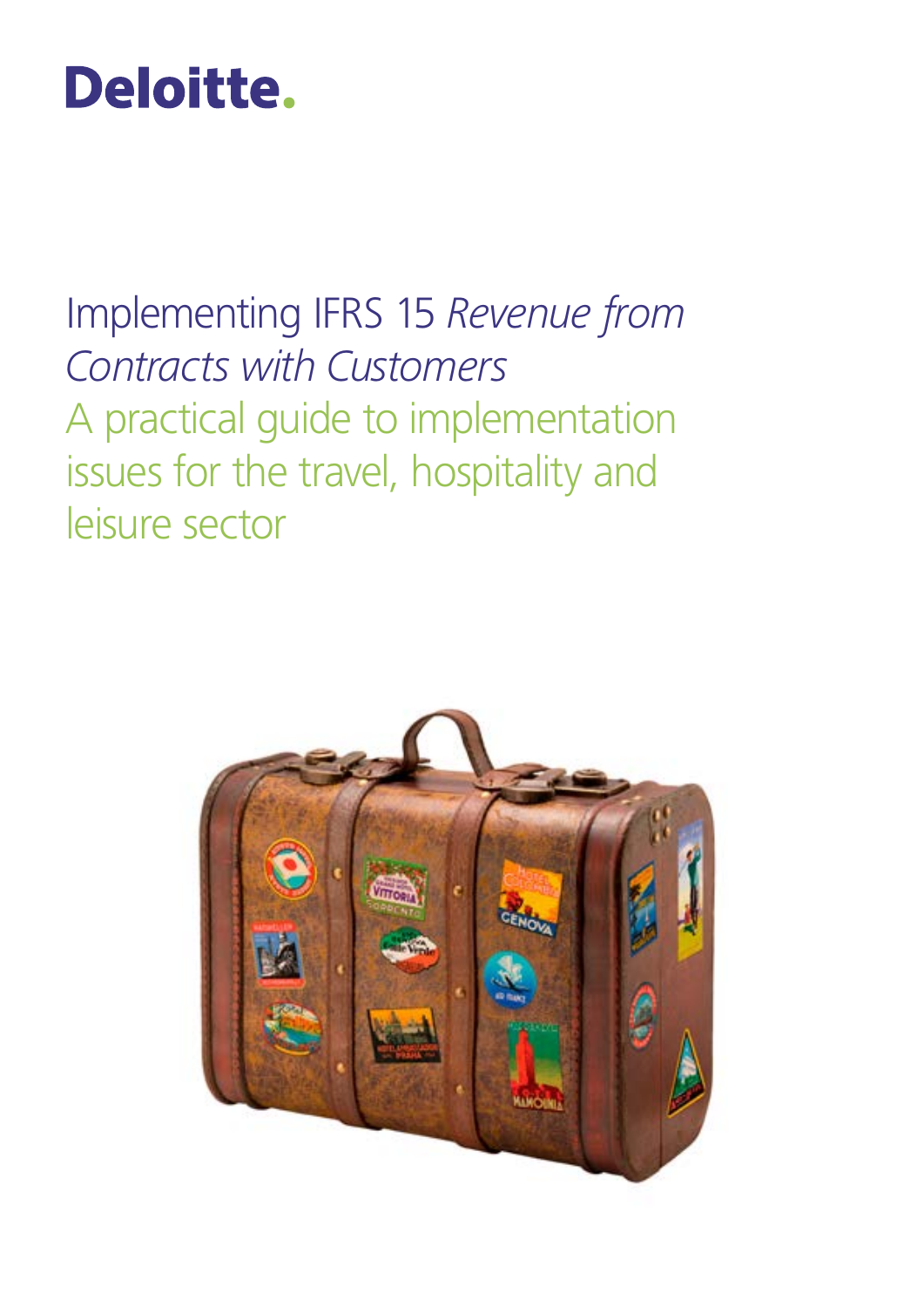## **Contents**

| About this guide                                | 1              |
|-------------------------------------------------|----------------|
| Overview                                        | $\overline{2}$ |
| Scope and core principle                        | 4              |
| The five steps of the revenue recognition model | 5              |
| Further areas of guidance                       | 19             |
| <b>Additional considerations</b>                | 22             |
| <b>Disclosures</b>                              | 23             |
| <b>Transition</b>                               | 25             |
| Final thoughts and broader issues               | 27             |
| Contacts                                        | 28             |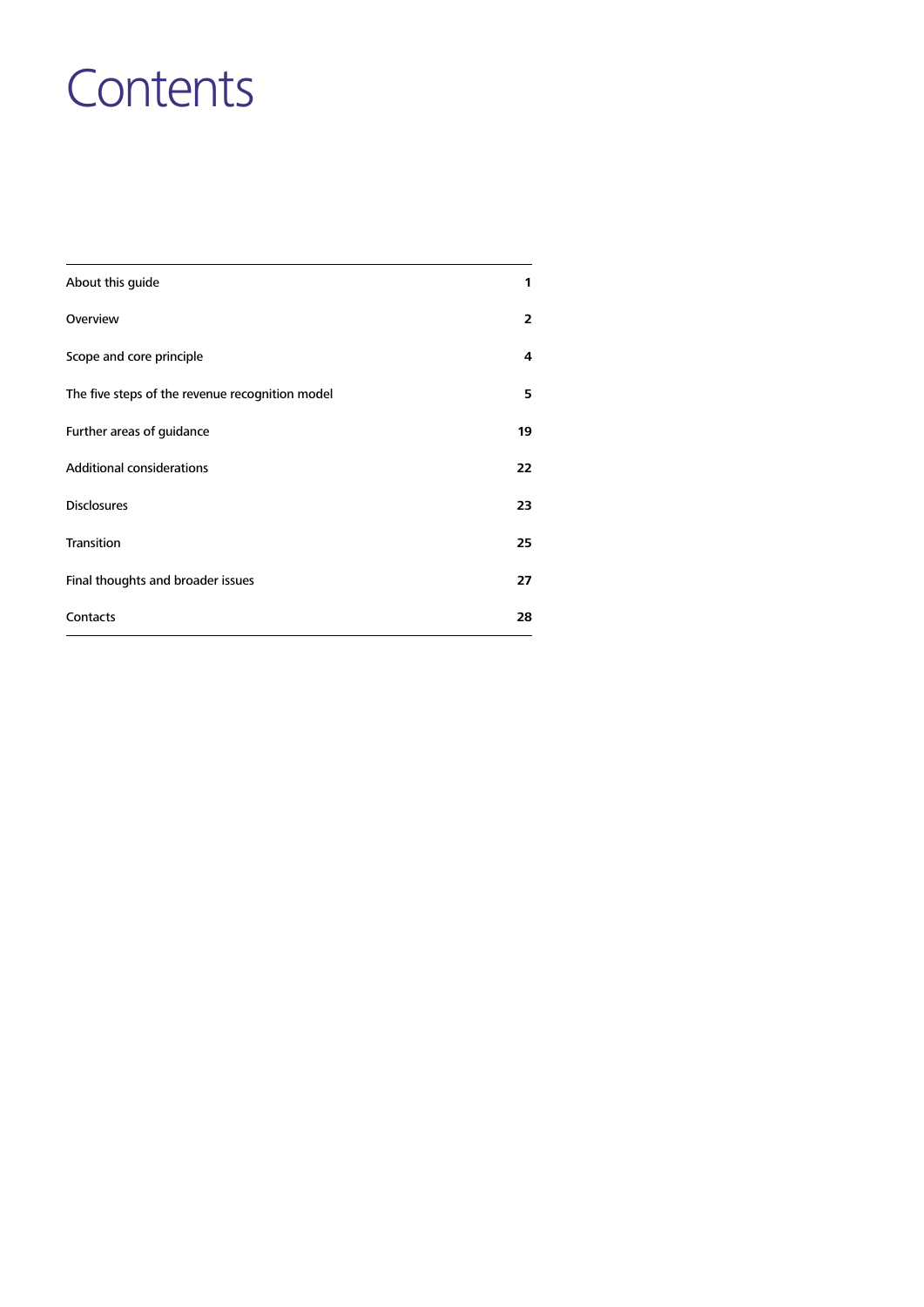## <span id="page-2-0"></span>About this guide

A new revenue recognition accounting standard, IFRS 15 *Revenue from Contracts with Customers* ('the new Standard'), has been issued. For those contracts within its scope, it will apply for entities' accounting periods beginning on or after 1 January 2017 (early adoption is permitted).

Although 2017 may seem some way off, the implementation date has been set because some entities will need significant time to prepare for the impact of the new Standard. In some cases, the Standard will require significant system changes or will significantly affect other aspects of operations (e.g. internal controls and processes, Key Performance Indicators, compensation and bonus plans, bank covenants, tax etc.), and, therefore, it is imperative that entities identify any such impacts early on.

This guide is intended to provide an overview of applying IFRS 15 within the travel, hospitality and leisure sector. The guidance provided here is not intended to be exhaustive, but aims to highlight some of the potential issues to consider and to indicate how those issues might be approached.

We hope you will find this implementation guide helpful and encourage you to reach out to one of our professionals identified in this guide for additional support as needed.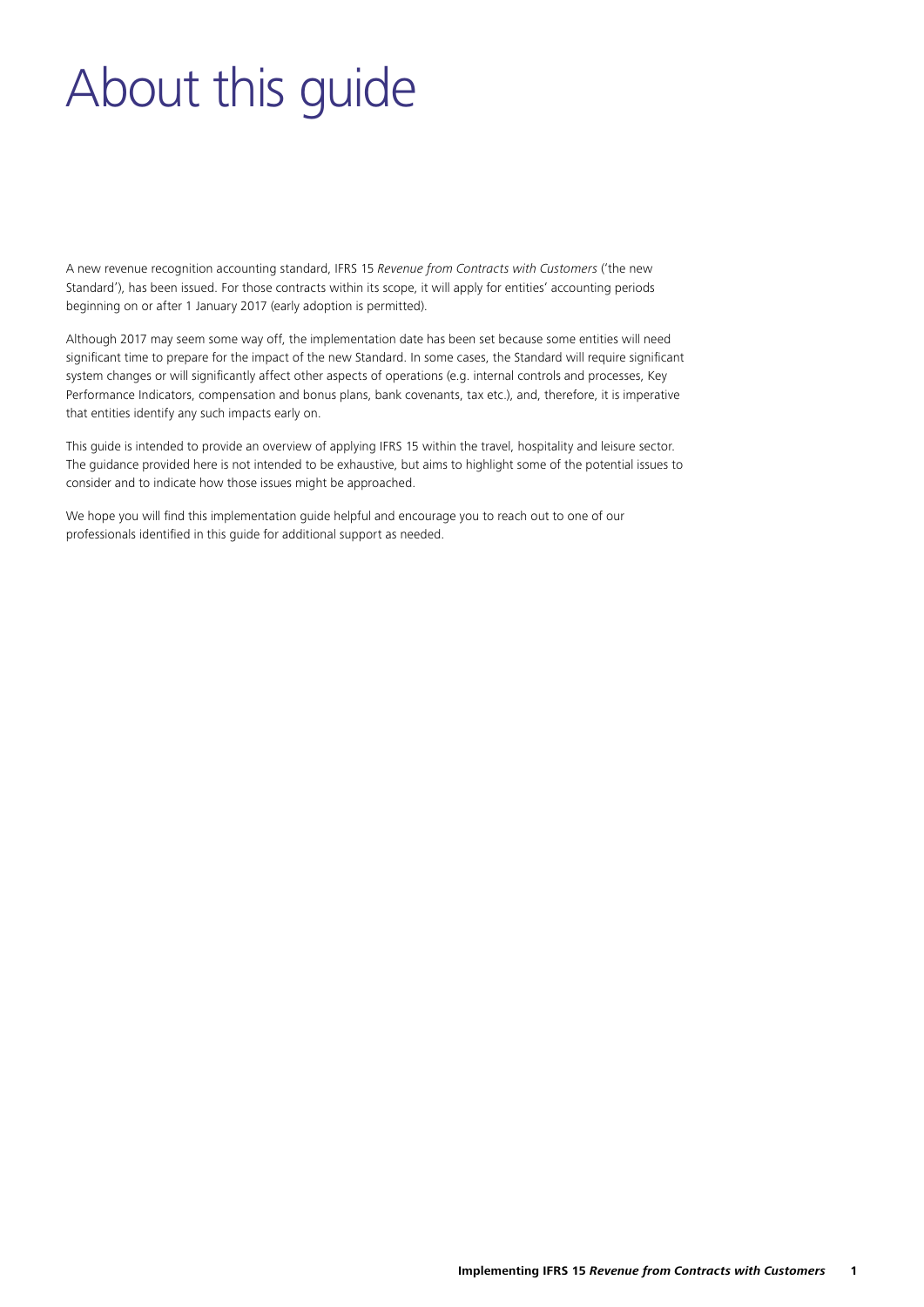## <span id="page-3-0"></span>Overview

The International Accounting Standards Board ('IASB') has issued a new Standard on accounting for revenue recognition, IFRS 15, which will be applicable for entities reporting in accordance with International Financial Reporting Standards ('IFRSs') for periods beginning on or after 1 January 2017 with early application permitted. The new Standard is the result of a joint project by the IASB and the Financial Accounting Standards Board ('FASB') (collectively the 'Boards') to develop a converged set of accounting principles to be applied under both IFRSs and US generally accepted accounting principles ('US GAAP'). The guidance is relevant across all industries and for most types of revenue transactions.

As a result of the issuance of IFRS 15, the following existing requirements in IFRSs have been superseded:

- IAS 11 *Construction Contracts;*
- IAS 18 *Revenue*;
- IFRIC 13 *Customer Loyalty Programmes*;
- IFRIC 15 *Agreements for the Construction of Real Estate;*
- IFRIC 18 *Transfers of Assets from Customers*; and
- SIC-31 *Revenue Barter Transactions Involving Advertising Services*.

## **At a glance**

| <b>Current requirements</b>                                        |                                                                                           |
|--------------------------------------------------------------------|-------------------------------------------------------------------------------------------|
| Revenue recognition                                                |                                                                                           |
| <b>IAS 11</b><br><b>IAS 18</b><br><b>IAS 18</b><br><b>IFRIC 15</b> | <b>Construction contracts</b><br>Sales of goods<br>Sales of services<br>Real estate sales |
| <b>IAS 18</b>                                                      | Royalties                                                                                 |
| <b>IFRIC 13</b>                                                    | <b>Customer loyalty programmes</b>                                                        |
| <b>IFRIC 18</b><br><b>SIC 31</b>                                   | Transfers of assets from customers<br>Advertising barter transactions                     |
|                                                                    | Previously little guidance on costs of<br>obtaining and fulfilling a contract             |
|                                                                    |                                                                                           |
| Other revenue                                                      |                                                                                           |
| <b>IAS 18</b><br><b>IAS 18</b>                                     | Interest<br><b>Dividends</b>                                                              |

The new Standard outlines a single comprehensive model of accounting for revenue arising from contracts with customers. Based around a five-step model, it is more detailed and prescriptive than the existing guidance. There are two significant impacts that entities will need to consider when implementing the new Standard.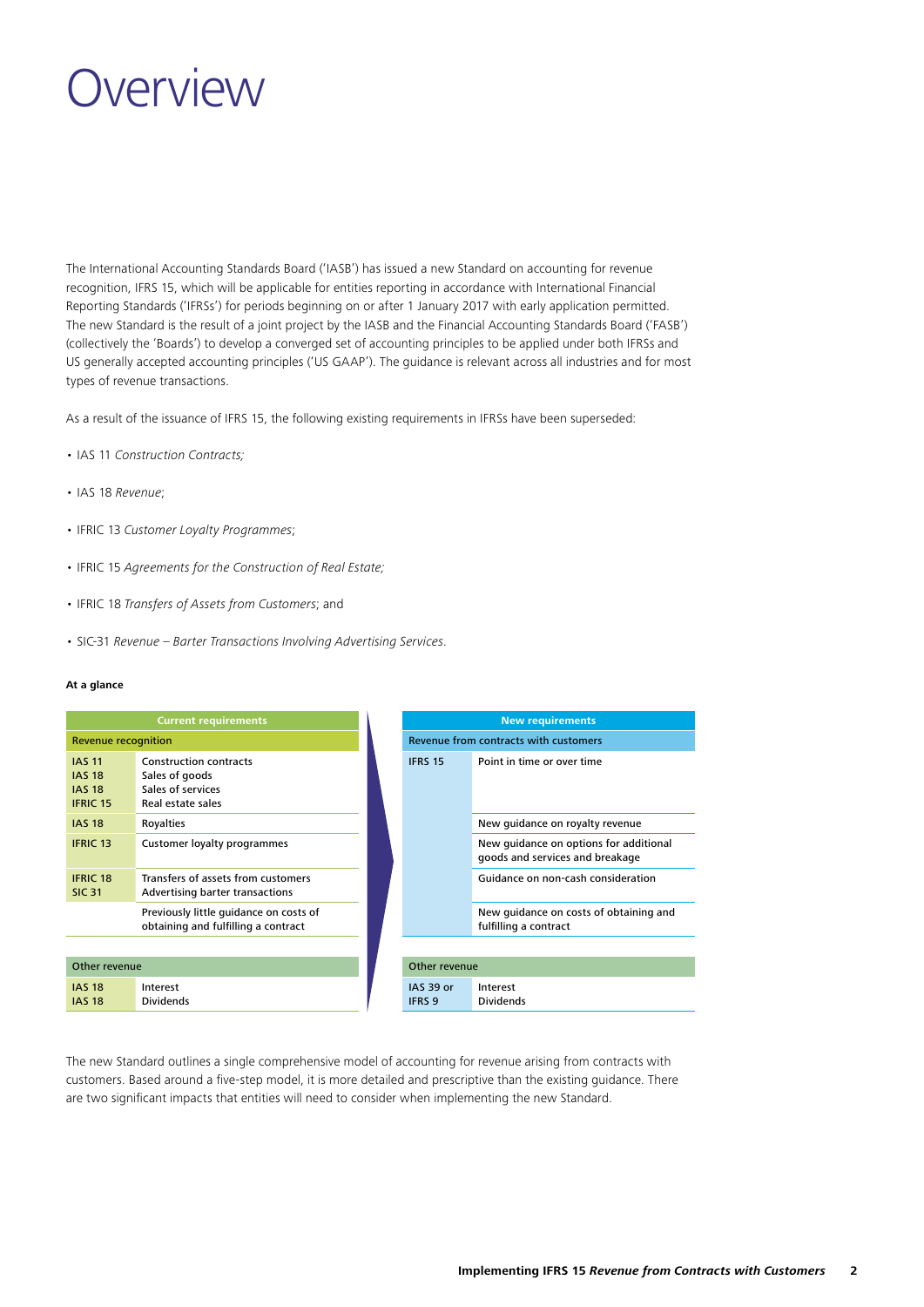## **The timing of revenue and profit recognition**

Whereas previously IFRSs allowed significant room for judgement in devising and applying revenue recognition policies and practices, IFRS 15 is more prescriptive in many areas relevant to the travel, hospitality and leisure sector. Applying these new rules may result in significant changes to the profile of revenue and, in some cases, cost recognition. This is not merely a financial reporting issue. As well as preparing the market and educating analysts on the impact of the new Standard, entities will need to consider wider implications. Amongst others, these might include:

- changes to key performance indicators and other key metrics;
- changes to the profile of tax cash payments;
- availability of profits for distribution;
- for compensation and bonus plans, the impact on the timing of targets being achieved and the likelihood of targets being met; and
- potential non-compliance with loan covenants.

## **Current accounting systems may require significant changes to cope with the new Standard**

Within the travel, hospitality and leisure sector, it is common for revenue recognition to be directly linked to billing systems. As explained throughout this document, IFRS 15 introduces new requirements to move to a more prescriptive approach based around a five-step model. The complexity of applying this approach and of producing the detailed disclosures required by the new Standard in the travel, hospitality and leisure sector may require modifications to existing accounting processes and, in some cases, entities may conclude that they should develop new systems solutions.

In determining the extent to which modifications will be required, entities will wish to consider the need for sufficient flexibility to cope with future changes in the pricing and variety of product offerings made to customers. The 1 January 2017 effective date may set a challenging timeframe for developing new systems.

## **Issues of particular relevance to the travel, hospitality and leisure industry**

Issues that are likely to be of particular relevance to entities in the travel, hospitality and leisure industry include the following, which are discussed in detail in subsequent sections of this publication:

- unbundling of multiple performance obligations within a single contract;
- determination of whether an entity is acting as principal or agent;
- customer options to acquire additional goods or services at a discount;
- the treatment of upfront membership fees;
- the impact of variable consideration;
- the impact of customers' unexercised rights (breakage);
- assessing whether a significant financing component exists within a contract:
- allocating the transaction price to performance obligations; and
- capitalisation of costs of obtaining a contract.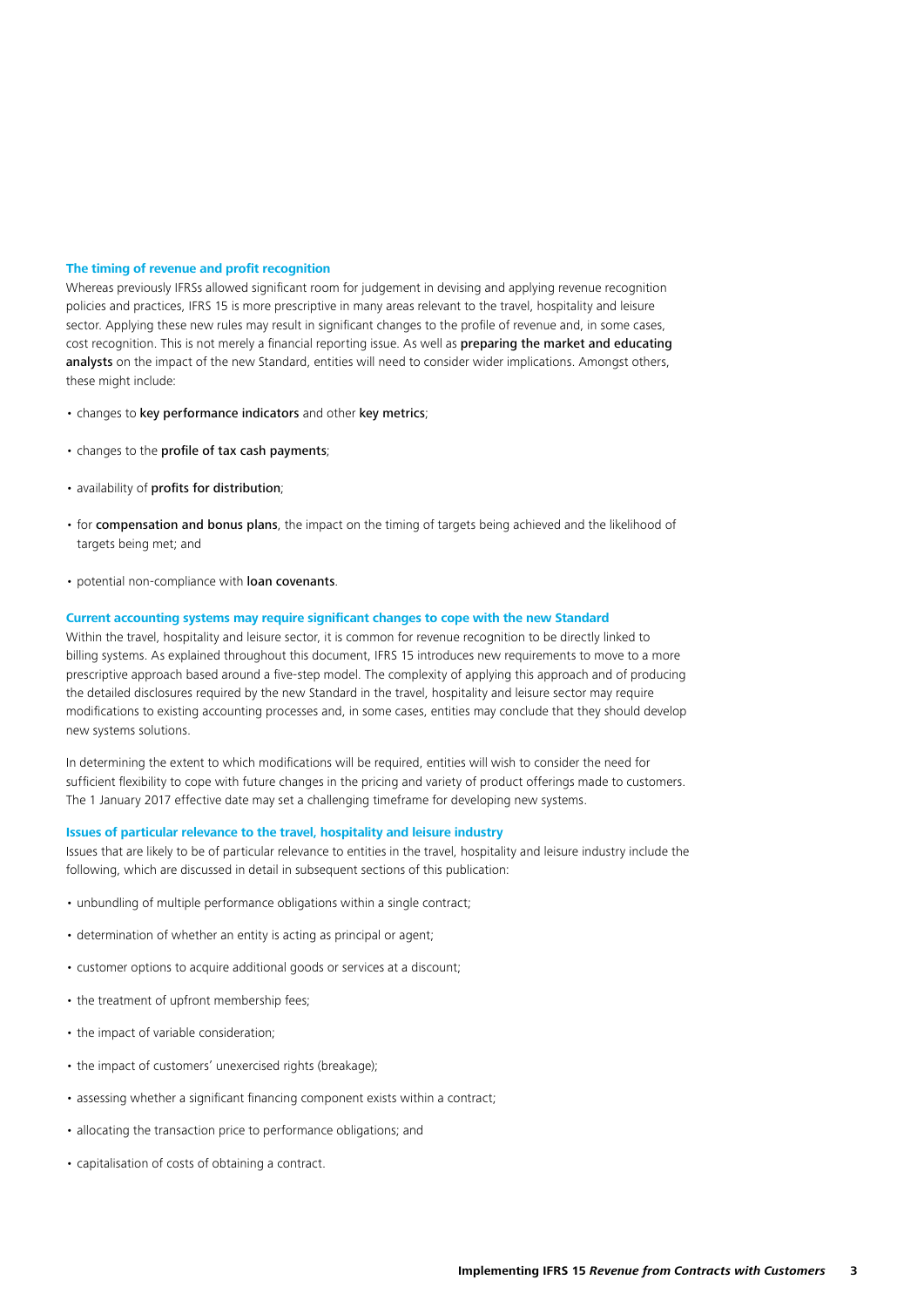## <span id="page-5-0"></span>Scope and core principle

## **Scope**

IFRS 15 applies to all contracts with customers, except for those that are within the scope of other IFRSs. Examples of contracts that are outside the scope of IFRS 15 include, but are not limited to, leases (IAS 17 *Leases*), insurance contracts (IFRS 4 I*nsurance Contracts*) and financial instruments (IFRS 9 *Financial Instruments* or, for entities that have not yet adopted IFRS 9, IAS 39 *Financial Instruments: Recognition and Measurement*). It is possible that a contract with a customer may be partially within the scope of IFRS 15 and partially within the scope of another standard.

The recognition of interest and dividend income is not within the scope of IFRS 15. However, certain elements of the new model will be applied to transfers of assets that are not an output of an entity's ordinary activities (such as the sale of property, plant and equipment, real estate or intangible assets).

## **Core Principle**

The core principle underlying the new model is that an entity should recognise revenue in a manner that depicts the pattern of transfer of goods and services to customers. The amount recognised should reflect the amount to which the entity expects to be entitled in exchange for those goods and services. IFRS 15 provides five steps that entities will need to follow in accounting for revenue transactions.

#### **The five steps of the revenue recognition model**



The five steps are described in more detail in the following sections.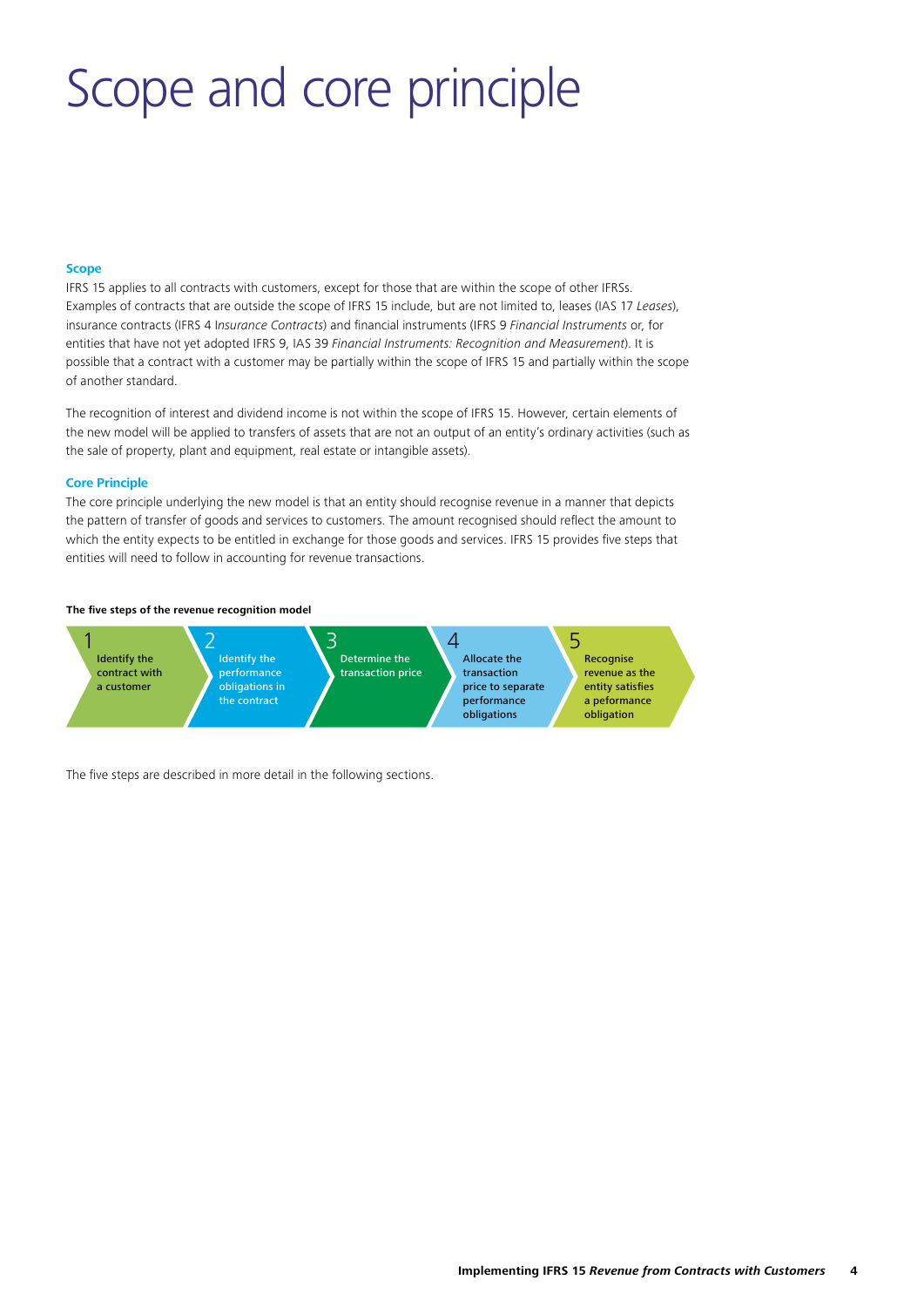# <span id="page-6-0"></span>The five steps of the revenue recognition model

### **Step 1. Identify the contract with a customer**

| <b>Summary of the requirements</b> |                                                                                                                                                                                                                                                                                     |
|------------------------------------|-------------------------------------------------------------------------------------------------------------------------------------------------------------------------------------------------------------------------------------------------------------------------------------|
| What qualifies as a<br>contract?   | For many entities, Step 1 will be relatively straightforward. The key points are to determine<br>when a contract comes into existence. A contract can be written, verbal, or implied.<br>The following criteria are all required in order to qualify as a contract with a customer: |
|                                    | • the contract has been approved by the parties;                                                                                                                                                                                                                                    |
|                                    | • the entity can identify each party's rights regarding the goods or services to be delivered;                                                                                                                                                                                      |
|                                    | • the entity can identify the payment terms for the goods or services to be delivered;                                                                                                                                                                                              |
|                                    | • the contract has commercial substance; and                                                                                                                                                                                                                                        |
|                                    | • it is probable that the entity will collect the consideration to which it is entitled in<br>exchange for the delivery of the goods or services.                                                                                                                                   |
|                                    | Entities will additionally need to consider whether the contract should be combined<br>with other contracts for accounting purposes, and how to account for any subsequent<br>modifications that arise.                                                                             |
|                                    | Contracts should generally be accounted for separately. However, contracts should be<br>combined if:                                                                                                                                                                                |
|                                    | • they are negotiated as a package with a single commercial objective;                                                                                                                                                                                                              |
|                                    | • the amount of consideration to be paid in one contract depends on the goods or services<br>to be delivered in another contract: or                                                                                                                                                |
|                                    | • the goods or services promised in the contracts are considered to be a single performance<br>obligation.                                                                                                                                                                          |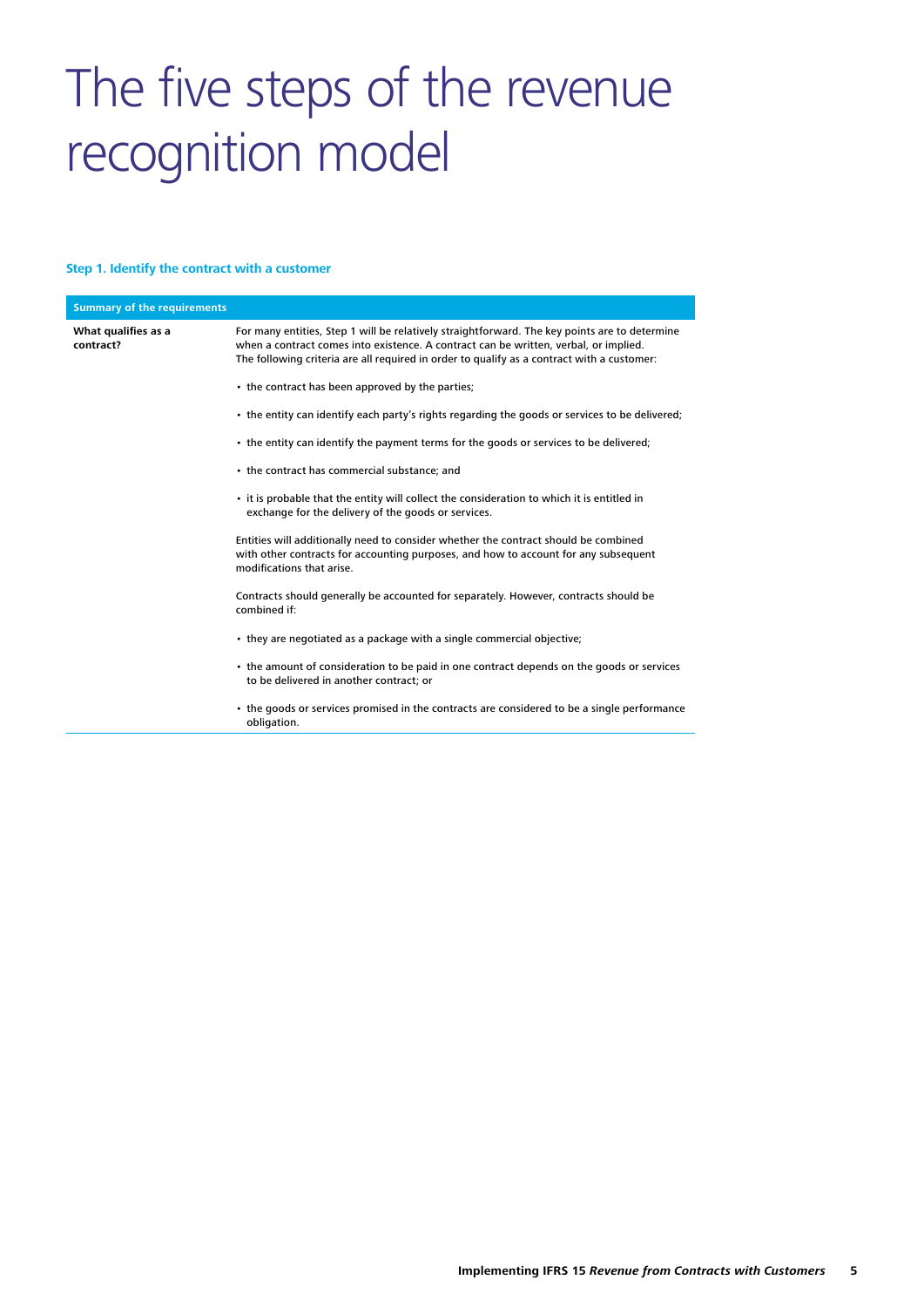## **Step 2. Identify the performance obligations in the contract**

| <b>Summary of the requirements</b>                         |                                                                                                                                                                                                                                                                                                                                                                                                                                                                                                                                                                                                                                                                                                                                                                                                   |
|------------------------------------------------------------|---------------------------------------------------------------------------------------------------------------------------------------------------------------------------------------------------------------------------------------------------------------------------------------------------------------------------------------------------------------------------------------------------------------------------------------------------------------------------------------------------------------------------------------------------------------------------------------------------------------------------------------------------------------------------------------------------------------------------------------------------------------------------------------------------|
| What is 'unbundling'?                                      | Step 2 is concerned with how to identify those deliverables that are accounted for separately<br>('performance obligations'). This process is sometimes called 'unbundling'. For many entities,<br>this will be a key judgement in recognising revenue. Previously, apart from the quidance in<br>IAS 11 on segmentation of construction contracts, IFRSs contained little guidance on this<br>topic; therefore the requirements of IFRS 15 may lead to a significant change in practice for<br>some entities.                                                                                                                                                                                                                                                                                    |
| When should 'unbundling'<br>happen?                        | The performance obligations need to be determined at contract inception, by identifying the<br>'distinct' goods or services in the contract. If distinct goods or services cannot be identified,<br>entities should combine goods or services until they identify a bundle of goods or services<br>that is distinct.                                                                                                                                                                                                                                                                                                                                                                                                                                                                              |
| How do we identify<br>separate performance<br>obligations? | In order to do this, an entity will typically first identify all the goods or services, or contract<br>deliverables, which have been promised. These may be implicitly or explicitly promised in<br>a contract. For example, a contract with a customer may also include promises that are<br>implied by an entity's customary business practices or published policies. This requirement<br>highlights the need to analyse the commercial objective of the contract in order to identify<br>all the deliverables.<br>An entity will then determine which of its promised goods or services should be accounted<br>for as performance obligations, by determining which promised goods or services are<br>distinct. For a good or service to be 'distinct', it must satisfy both of the following |
|                                                            | conditions:<br>• the customer can benefit from the good or service either on its own or in combination<br>with other resources available to the customer; and                                                                                                                                                                                                                                                                                                                                                                                                                                                                                                                                                                                                                                     |
|                                                            | • the entity's promise to transfer the good or service to the customer is separable from<br>other promises in the contract, as discussed further below.                                                                                                                                                                                                                                                                                                                                                                                                                                                                                                                                                                                                                                           |
|                                                            | Customers are able to benefit from a good or service if that good or service can be used,<br>consumed, sold for an amount other than scrap value, or otherwise held in a way that<br>generates economic benefits.                                                                                                                                                                                                                                                                                                                                                                                                                                                                                                                                                                                 |
| What else needs to be<br>considered?                       | Whether an entity's promise to transfer a good or service is separable from other promises<br>in the contract is a matter that requires judgement and will depend on the facts and<br>circumstances specific to each scenario. Factors that indicate a promised good or service is<br>separable from other promises include, but are not limited to, the following:                                                                                                                                                                                                                                                                                                                                                                                                                               |
|                                                            | • the entity does not use the good or service as an input to produce the combined output<br>specified by the contract;                                                                                                                                                                                                                                                                                                                                                                                                                                                                                                                                                                                                                                                                            |
|                                                            | • the good or service does not significantly modify or customise another good or service<br>promised in the contract; and                                                                                                                                                                                                                                                                                                                                                                                                                                                                                                                                                                                                                                                                         |
|                                                            | • the good or service is not highly dependent on, or highly interrelated with, other<br>promised goods or services.                                                                                                                                                                                                                                                                                                                                                                                                                                                                                                                                                                                                                                                                               |
|                                                            | In certain circumstances, the provision of a series of distinct goods or services that are<br>substantially the same and have the same pattern of transfer is to be treated as one<br>performance obligation.                                                                                                                                                                                                                                                                                                                                                                                                                                                                                                                                                                                     |
| Why does it matter?                                        | The identification of performance obligations will have consequences in Steps 4 and<br>5 of the Standard's revenue model. These are discussed in further detail below.                                                                                                                                                                                                                                                                                                                                                                                                                                                                                                                                                                                                                            |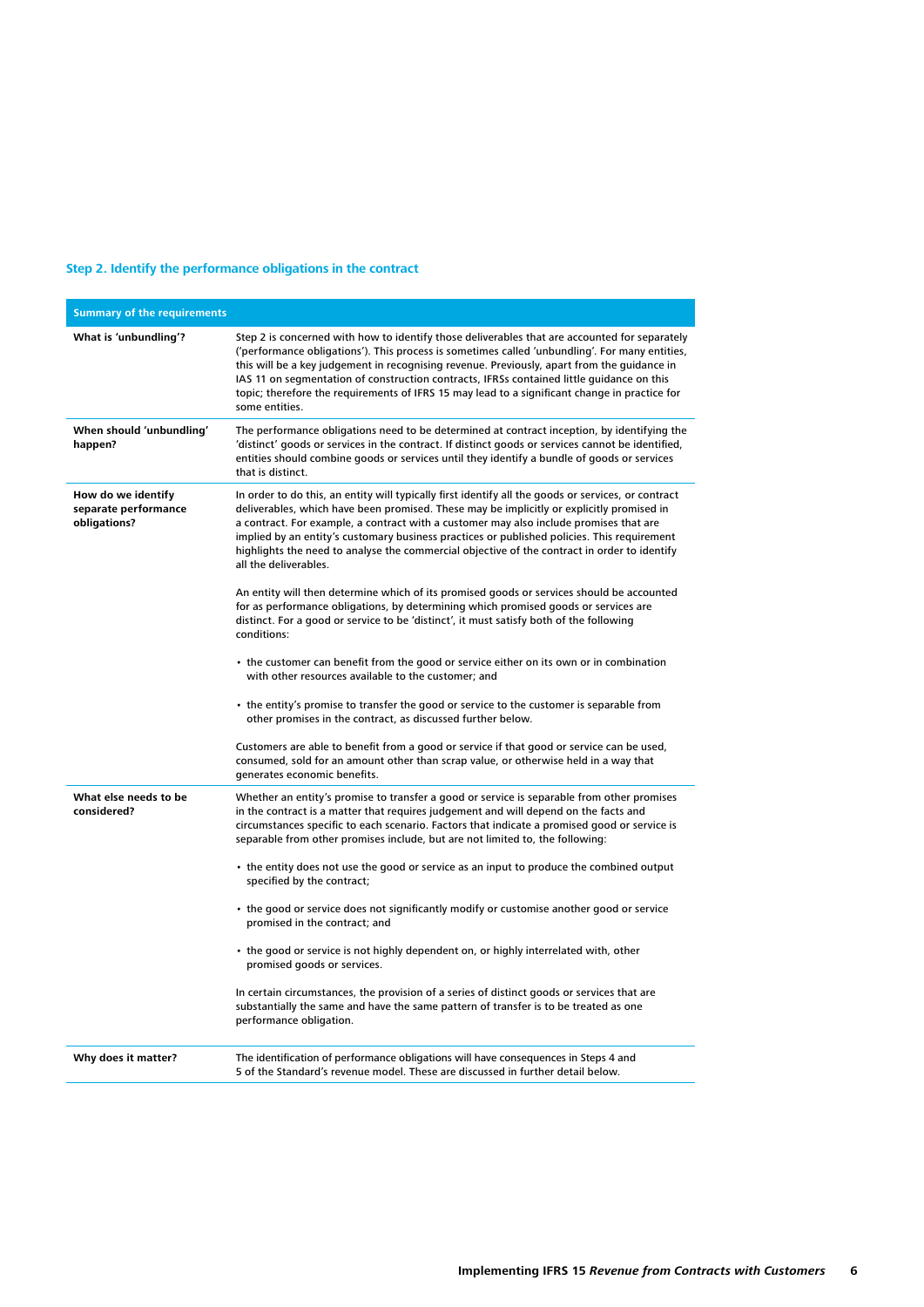All entities will need to consider this requirement carefully to determine whether their current approach will continue to be appropriate under IFRS 15. By applying the following process to contracts, entities should be able to identify their performance obligations.



## Unbundling multiple performance obligations

Entities in the travel, hospitality and leisure sector will often provide multiple services within one contract. For example, a safari package will contain a number of different goods and services that may be integrated in one contract including meals, game drives, room charge and entertainment. Under the new Standard, an entity within the travel, hospitality and leisure sector will be required to assess whether the deliverables it has promised to the customer give rise to separate performance obligations.

Equally, where an entity charges administrative fees or a fee for credit card payment to customers booking services through its website, it will need to determine whether the activities associated with these fees give rise to separate performance obligations

Determining what constitutes a performance obligation is an area in which management may have to exercise a greater level of judgement, considering the guidance included in IFRS 15 as noted in the diagram above.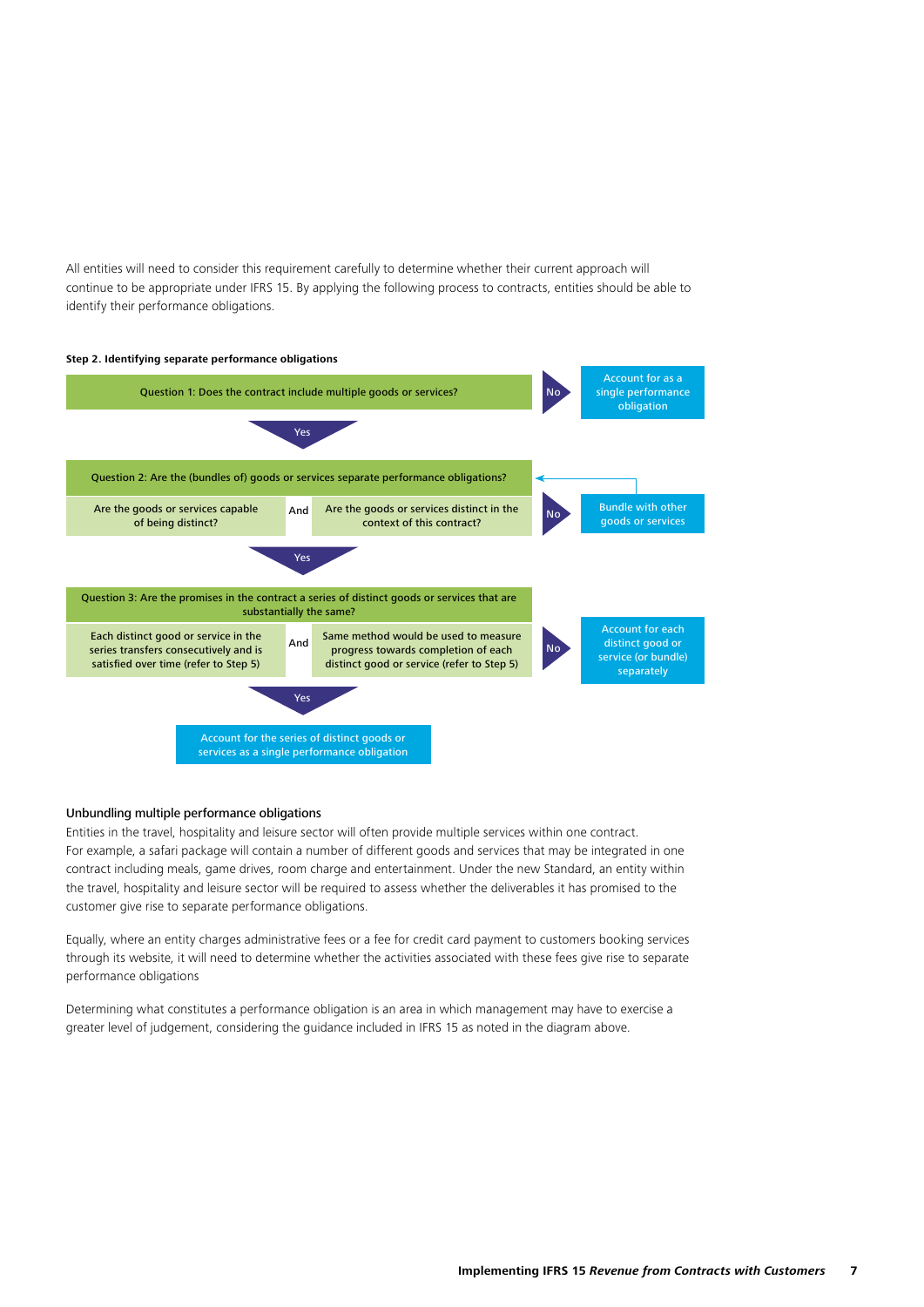### Determination of whether an entity is acting as principal or agent

Often, entities in the travel, hospitality and leisure industry sell goods or services to customers that are provided or rendered by third parties. In recognising revenue from these transactions, the entity will need to determine whether the nature of its promise is a performance obligation to provide the specified goods or services itself (acting as a principal) or to arrange for the other party to provide those goods or services (acting as an agent). An entity is a principal if the entity controls a promised good or service before the entity transfers the good or service to a customer. An entity is an agent if the performance obligation is to arrange for the provision of goods or services by another party. Although the guidance in IFRS 15 in relation to determining whether an entity is a principal or an agent is similar to that in IAS 18, when applying IFRS 15 the determination rests on the notion of whether the entity controls the good or service prior to transferring it to the customer whereas IAS 18 focusses on whether the entity is exposed to the significant risks and rewards associated with the transaction.

A particular instance of this is the issue of sales through online intermediaries. The determination of control can often be challenging in such arrangements as a result of the near-instantaneous transfer of electronic goods such as e-tickets. In addition, the ultimate vendor in such a transaction may not be aware of the amount charged by the intermediary to the ultimate customer, which may make it impractical to estimate a gross revenue amount even if it is determined that the intermediary is acting as an agent in the transaction. This issue was discussed by the joint IASB-FASB Transition Resource Group in July 2014 – further details of the discussions held can be found in our [IFRS in Focus](http://www.iasplus.com/en/publications/global/ifrs-in-focus/2014/trg-july) publication on the July meeting.

If the entity is a principal it recognises revenue based on the gross amount of payments received from the customer, with a related expense for payments to the third party provider. If the entity is an agent it recognises revenue based on the commission it receives from the sale (the gross amount of payments received from the customer, less payments to the third party provider).

Indicators that an entity is an agent include the following:

(a) another party is primarily responsible for fulfilling the contract;

- (b) the entity does not have inventory risk at any point during the contract (i.e. before or after the goods have been ordered by a customer, during shipping or on return);
- (c) the entity does not have discretion in establishing prices for the other party's goods or services and, therefore, the benefit that the entity can receive from those goods or services is limited;
- (d) the entity's consideration is in the form of a commission; and
- (e) the entity is not exposed to credit risk for the amount receivable from a customer in exchange for the other party's goods or services.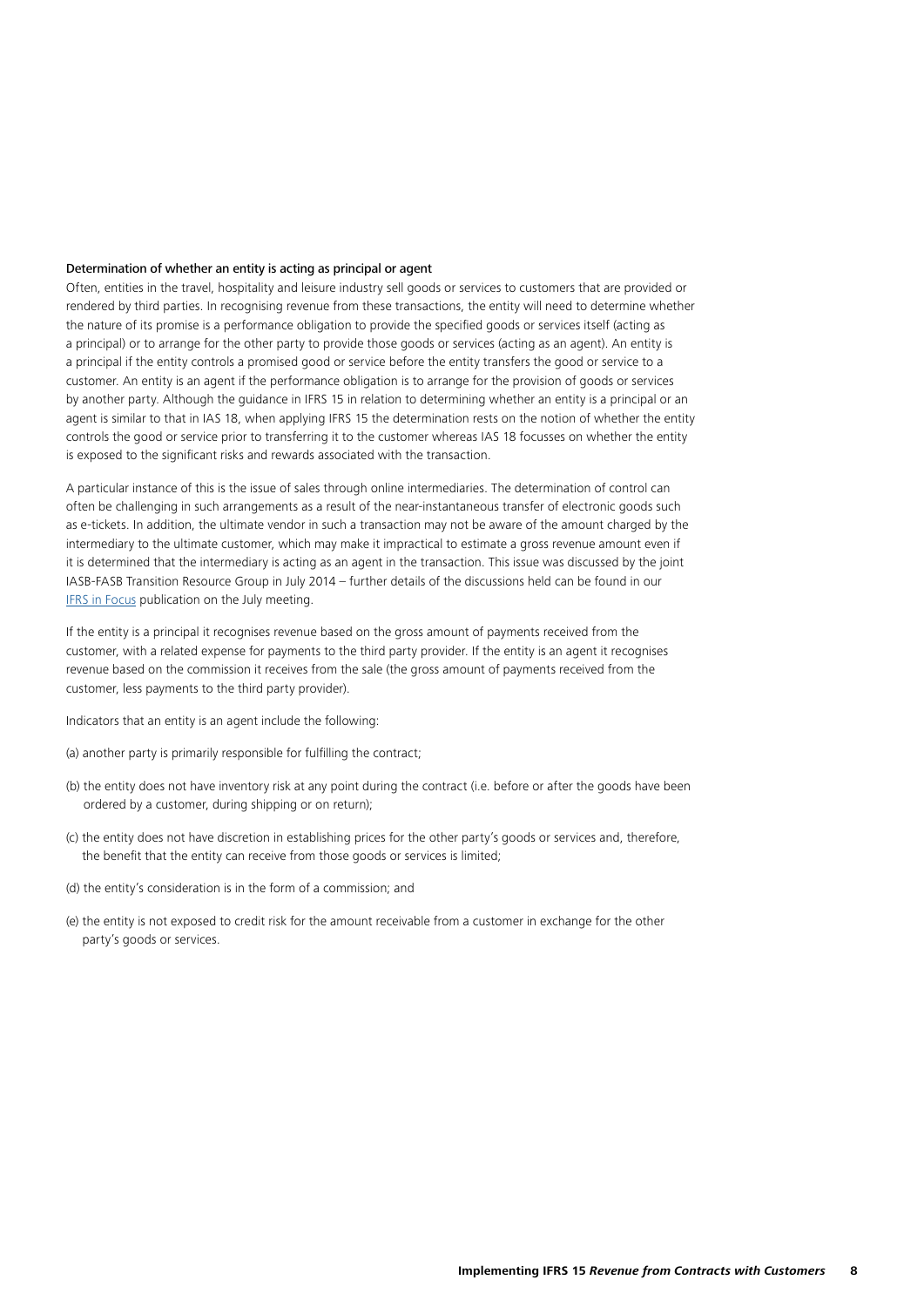The following two examples accompanying the Standard illustrate how this determination might be made in practice.

**Example 1 – Entity enters into a promise to provide goods or services (entity is a principal)** [IFRS 15 Illustrative Example 47]

An entity negotiates with major airlines to purchase tickets at reduced rates compared with the price of tickets sold directly by the airlines to the public. The entity agrees to buy a specific number of tickets and must pay for those tickets regardless of whether it is able to resell them. The reduced rate paid by the entity for each ticket purchased is negotiated and agreed in advance.

The entity determines the prices at which the airline tickets will be sold to its customers. The entity sells the tickets and collects the consideration from customers when the tickets are purchased; therefore there is no credit risk.

The entity also assists the customers in resolving complaints with the service provided by airlines. However, each airline is responsible for fulfilling obligations associated with the ticket, including remedies to a customer for dissatisfaction with the service.

To determine whether the entity's performance obligation is to provide the specified goods or services itself (ie the entity is a principal) or to arrange for another party to provide those goods or services (ie the entity is an agent), the entity considers the nature of its promise. The entity determines that its promise is to provide the customer with a ticket, which provides the right to fly on the specified flight or another flight if the specified flight is changed or cancelled. In determining whether the entity obtains control of the right to fly before control transfers to the customer and whether the entity is a principal, the entity considers the indicators as follows:

- (a) the entity is primarily responsible for fulfilling the contract, which is providing the right to fly. However, the entity is not responsible for providing the flight itself, which will be provided by the airline.
- (b) the entity has inventory risk for the tickets because they are purchased before they are sold to the entity's customers and the entity is exposed to any loss as a result of not being able to sell the tickets for more than the entity's cost.
- (c) the entity has discretion in setting the sales prices for tickets to its customers.
- (d) as a result of the entity's ability to set the sales prices, the amount that the entity earns is not in the form of a commission, but instead depends on the sales price it sets and the costs of the tickets that were negotiated with the airline.

The entity concludes that its promise is to provide a ticket (ie a right to fly) to the customer. On the basis of the indicators, the entity concludes that it controls the ticket before it is transferred to the customer. Thus, the entity concludes that it is a principal in the transaction and recognises revenue in the gross amount of consideration to which it is entitled in exchange for the tickets transferred.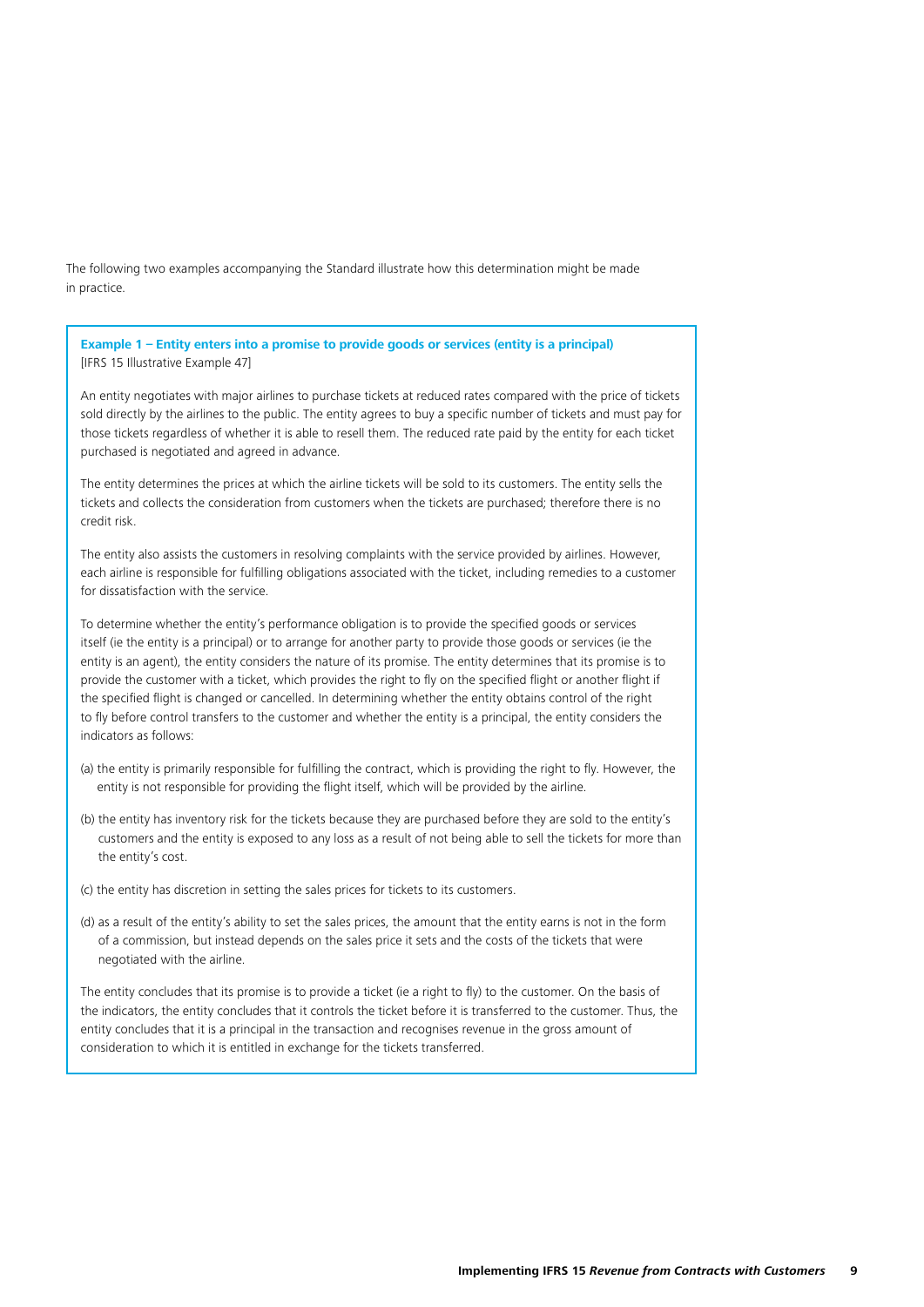## **Example 2 – Entity arranges for the provision of goods or services (entity is an agent)** [IFRS 15 Illustrative Example 48]

An entity sells vouchers that entitle customers to future meals at specified restaurants. These vouchers are sold by the entity and the sales price of the voucher provides the customer with a significant discount when compared with the normal selling prices of the meals (for example, a customer pays CU100 for a voucher that entitles the customer to a meal at a restaurant that would otherwise cost CU200). The entity does not purchase vouchers in advance; instead, it purchases vouchers only as they are requested by the customers. The entity sells the vouchers through its website and the vouchers are non-refundable.

The entity and the restaurants jointly determine the prices at which the vouchers will be sold to customers. The entity is entitled to 30 per cent of the voucher price when it sells the voucher. The entity has no credit risk because the customers pay for the vouchers when purchased.

The entity also assists the customers in resolving complaints about the meals and has a buyer satisfaction programme. However, the restaurant is responsible for fulfilling obligations associated with the voucher, including remedies to a customer for dissatisfaction with the service.

To determine whether the entity is a principal or an agent, the entity considers the nature of its promise and whether it takes control of the voucher (ie a right) before control transfers to the customer. In making this determination, the entity considers the indicators as follows:

- (a) the entity is not responsible for providing the meals itself, which will be provided by the restaurants;
- (b) the entity does not have inventory risk for the vouchers because they are not purchased before being sold to customers and the vouchers are non-refundable;
- (c) the entity has some discretion in setting the sales prices for vouchers to customers, but the sales prices are jointly determined with the restaurants; and
- (d) the entity's consideration is in the form of a commission, because it is entitled to a stipulated percentage (30 per cent) of the voucher price.

The entity concludes that its promise is to arrange for goods or services to be provided to customers (the purchasers of the vouchers) in exchange for a commission. On the basis of the indicators, the entity concludes that it does not control the vouchers that provide a right to meals before they are transferred to the customers. Thus, the entity concludes that it is an agent in the arrangement and recognises revenue in the net amount of consideration to which the entity will be entitled in exchange for the service, which is the 30 per cent commission it is entitled to upon the sale of each voucher.

## Customer options to acquire additional goods or services at a discount

Some entities in the travel, hospitality and leisure industry offer loyalty schemes to customers. These schemes give customers the option to purchase additional goods or services at a discount in the future by redeeming loyalty points. In these situations, the entity will need to consider whether the option the customer has to acquire additional goods or services provides the customer with a material right. Where this is the case, the customer is, in effect, paying in advance for future goods or services and a portion of the original transaction price must be allocated to that option and recognised as revenue when control of the goods or services associated with the option are transferred to the customer, or when the option expires. The effects of breakage (refer to Step 4) should be taken into account in determining the amount and timing of revenue recognition for customer options for additional goods and services, such as loyalty points.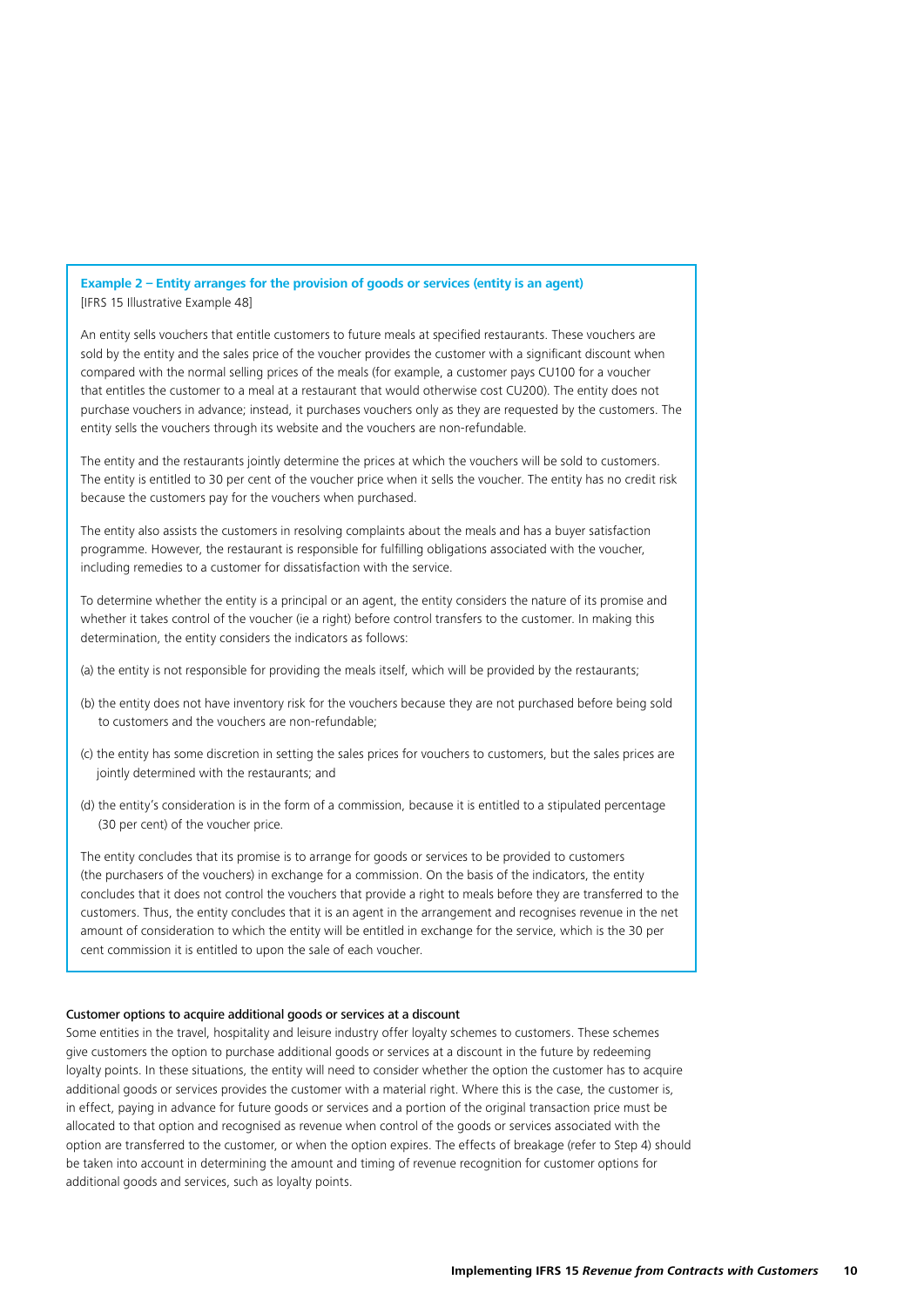This is illustrated by the following example which accompanies the Standard.

## **Example 3 – Customer loyalty programme**

[IFRS 15 Illustrative Example 52]

An entity has a customer loyalty programme that rewards a customer with one customer loyalty point for every CU10 of purchases. Each point is redeemable for a CU1 discount on any future purchases of the entity's products. During a reporting period, customers purchase products for CU100,000 and earn 10,000 points that are redeemable for future purchases. The consideration is fixed and the stand-alone selling price of the purchased products is CU100,000. The entity expects 9,500 points to be redeemed. The entity estimates a stand-alone selling price of CU0.95 per point (totalling CU9,500) on the basis of the likelihood of redemption in accordance with paragraph B42 of IFRS 15.

The points provide a material right to customers that they would not receive without entering into a contract. Consequently, the entity concludes that the promise to provide points to the customer is a performance obligation. The entity allocates the transaction price (CU100,000) to the product and the points on a relative stand-alone selling price basis as follows:

## CU

Product 91,324 [CU100,000 x (CU100,000 stand-alone selling price / CU109,500]

**Points** 8,676 [CU100,000 x (CU9,500 stand-alone selling price / CU109,500]

At the end of the first reporting period, 4,500 points have been redeemed and the entity continues to expect 9,500 points to be redeemed in total. The entity recognises revenue for the loyalty points of CU4,110 [(4,500 points ÷ 9,500 points) × CU8,676] and recognises a contract liability of CU4,566 (CU8,676 – CU4,110) for the unredeemed points at the end of the first reporting period.

At the end of the second reporting period, 8,500 points have been redeemed cumulatively. The entity updates its estimate of the points that will be redeemed and now expects that 9,700 points will be redeemed. The entity recognises revenue for the loyalty points of CU3,493 {[(8,500 total points redeemed ÷ 9,700 total points expected to be redeemed) × CU8,676 initial allocation] – CU4,110 recognised in the first reporting period}. The contract liability balance is CU1,073 (CU8,676 initial allocation – CU7,603 of cumulative revenue recognised).

#### Membership fees

Some entities in the travel, hospitality and leisure industry offer membership packages to customers in return for the payment of an upfront fee. IFRS 15 includes specific guidance on the treatment of such fees for revenue recognition purposes. In particular, unless distinct goods or services (beyond membership) are provided to the customer at the outset, an upfront fee should be recognised as revenue when future goods and services are provided. Even where a distinct good or service is provided up front (for example, a customer may receive a branded sweatshirt on signing up to a gym membership), deferral of a large portion of the membership fee may still be required.

The fact that an upfront fee may be charged to cover the administrative cost of processing the membership application is not sufficient to justify the recognition of revenue at that point. This guidance should be applied even when the upfront fee is non-refundable.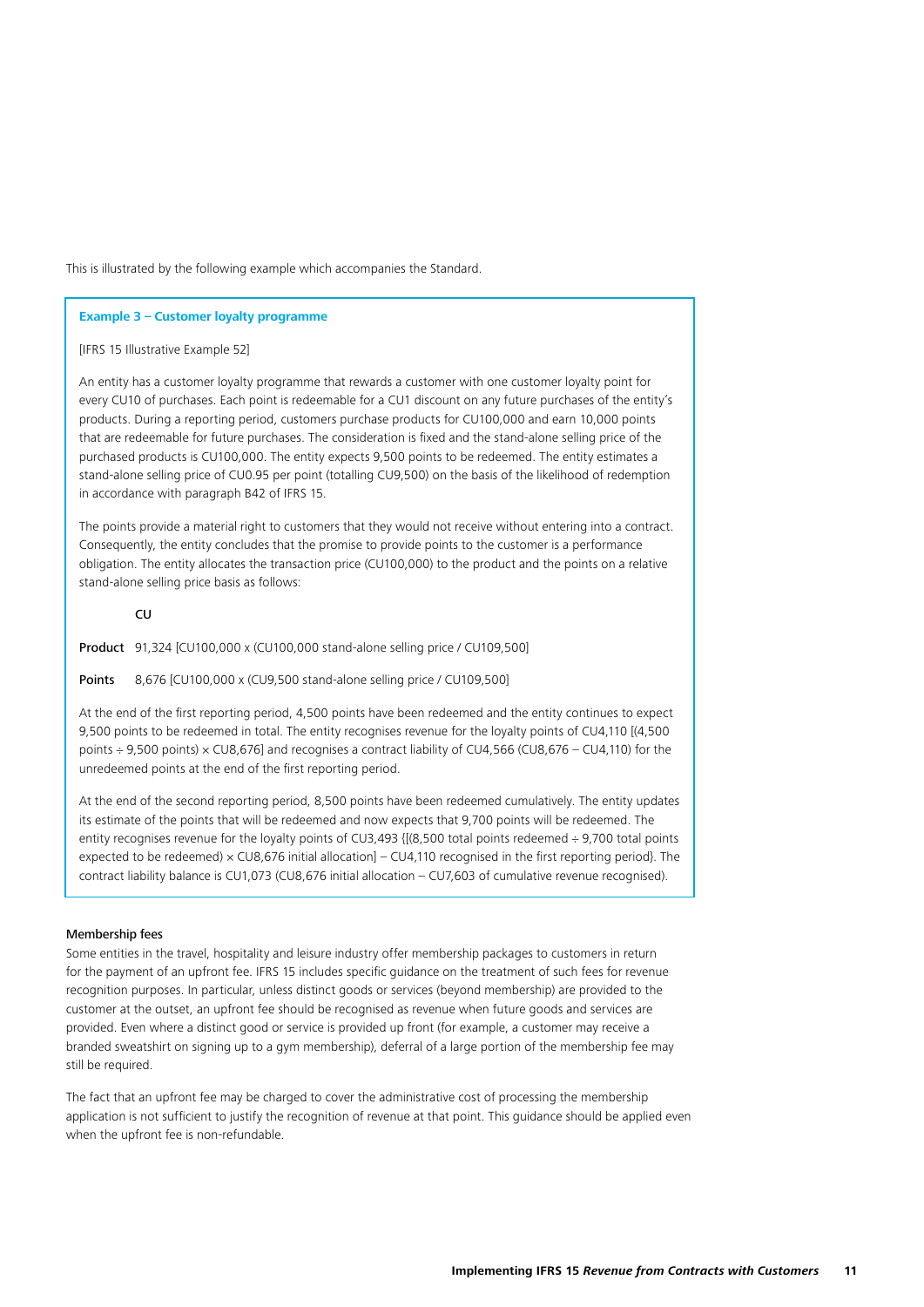## **Step 3. Determine the transaction price**

| <b>Summary of the requirements</b>                |                                                                                                                                                                                                                                                                                                                                                                                                                                                                                                                                                                                                                                                                                                                                                                                                                                                                                                                                                                                                                                                |
|---------------------------------------------------|------------------------------------------------------------------------------------------------------------------------------------------------------------------------------------------------------------------------------------------------------------------------------------------------------------------------------------------------------------------------------------------------------------------------------------------------------------------------------------------------------------------------------------------------------------------------------------------------------------------------------------------------------------------------------------------------------------------------------------------------------------------------------------------------------------------------------------------------------------------------------------------------------------------------------------------------------------------------------------------------------------------------------------------------|
| What impacts the amount of<br>revenue recognised? | Step 3 is concerned with how to measure the total revenue arising under a contract. IFRS<br>15 typically bases revenue on the amount to which an entity expects to be entitled rather<br>than the amounts that it expects ultimately to collect. In other words, revenue is adjusted<br>for discounts, rebates, credits, price concessions, incentives, performance bonuses, penalties<br>and similar items, but it is not reduced for expectations of bad debts. There is, however,<br>an exception for transactions that include a significant financing component. For these<br>transactions, revenue is recognised based on the fair value of the amount receivable, which<br>will reflect the customer's credit risk as it is incorporated into the discount rate applied.                                                                                                                                                                                                                                                                |
|                                                   | An entity will need to determine the amount of consideration to which it expects to be<br>entitled in exchange for the promised goods or services (including both fixed and variable<br>consideration). When determining the amount to which the entity expects to be entitled,<br>consideration should be given to past business practices, published policies or specific<br>statements that create a valid expectation in the customer that the entity will only enforce<br>payment of a portion of the stated contract price. For example, if past business practices<br>with a particular customer demonstrate that the entity typically only requires payment of<br>ninety per cent of the stated contract price (i.e. it forgives the balance), for a new contract<br>with the same customer, the transaction price may be determined to be ninety per cent of<br>the stated contract price.                                                                                                                                            |
|                                                   | The key considerations in determining the transaction price are the effects of any variable<br>consideration, the time value of money (if a significant financing component exists), non-<br>cash consideration and any consideration payable to the customer.                                                                                                                                                                                                                                                                                                                                                                                                                                                                                                                                                                                                                                                                                                                                                                                 |
| <b>Variable consideration</b>                     | Variable consideration is any amount that is variable under the contract. Variable<br>consideration will only be included in the transaction price when an entity expects it to<br>be 'highly probable' that the resolution of the associated uncertainty would not result in<br>a significant revenue reversal. This assessment takes into account both the likelihood of a<br>change in estimate and the magnitude of any revenue reversal that would result. If an entity<br>is unable to include its full estimate of variable consideration, because that could give rise<br>to a significant revenue reversal, it should recognise the amount of variable consideration<br>that would be highly probable of not resulting in a significant revenue reversal. An exception<br>to this exists when an entity earns sales or usage based royalty revenue from licences of its<br>intellectual property. In these circumstances, the entity would typically include revenue from<br>these licences when the subsequent sale or usage occurs. |
| Time value of money                               | If an entity determines that the contract provides the customer or the entity with a<br>significant benefit of financing the transfer of goods or services to the customer, then the<br>consideration should be adjusted for the time value of money. This may lead to interest<br>expense being recognised if the customer pays for goods or services in advance of the<br>transfer of control and interest income when the goods or services are paid for in arrears.                                                                                                                                                                                                                                                                                                                                                                                                                                                                                                                                                                        |
|                                                   | <b>Practical expedient</b><br>For contracts in which, at inception, the period between the performance of the<br>obligations and the associated payment is expected to be less than a year, the entity can<br>choose not to account for the time value of money. If the period between the performance<br>of the obligations and the associated payment is expected to be more than a year, an<br>entity will always needs to consider if there is a significant financing component.                                                                                                                                                                                                                                                                                                                                                                                                                                                                                                                                                          |
|                                                   | When determining whether a contract contains a significant financing component, an entity<br>should consider, among other factors:<br>• the difference between the promised amount of consideration and the cash selling price<br>of the promised goods or services; and<br>• the combined effect of the period between an entity fulfilling its performance obligations<br>and customer payment, and the prevailing interest rate in the relevant market.                                                                                                                                                                                                                                                                                                                                                                                                                                                                                                                                                                                     |
|                                                   | The discount rate used should be a rate that would be reflected in a separate financing<br>transaction between the entity and its customer at contract inception, taking into account<br>credit characteristics. The significant financing component arising on a contract will be<br>accounted for in accordance with IFRS 9 Financial Instruments (or, if IFRS 9 has not yet been<br>adopted, IAS 39 Financial Instruments: Recognition and Measurement).                                                                                                                                                                                                                                                                                                                                                                                                                                                                                                                                                                                    |
| Why does it matter?                               | Management's estimate of consideration will have consequences when applying Steps 4 and<br>5 of the revenue model. These are discussed in further detail below.                                                                                                                                                                                                                                                                                                                                                                                                                                                                                                                                                                                                                                                                                                                                                                                                                                                                                |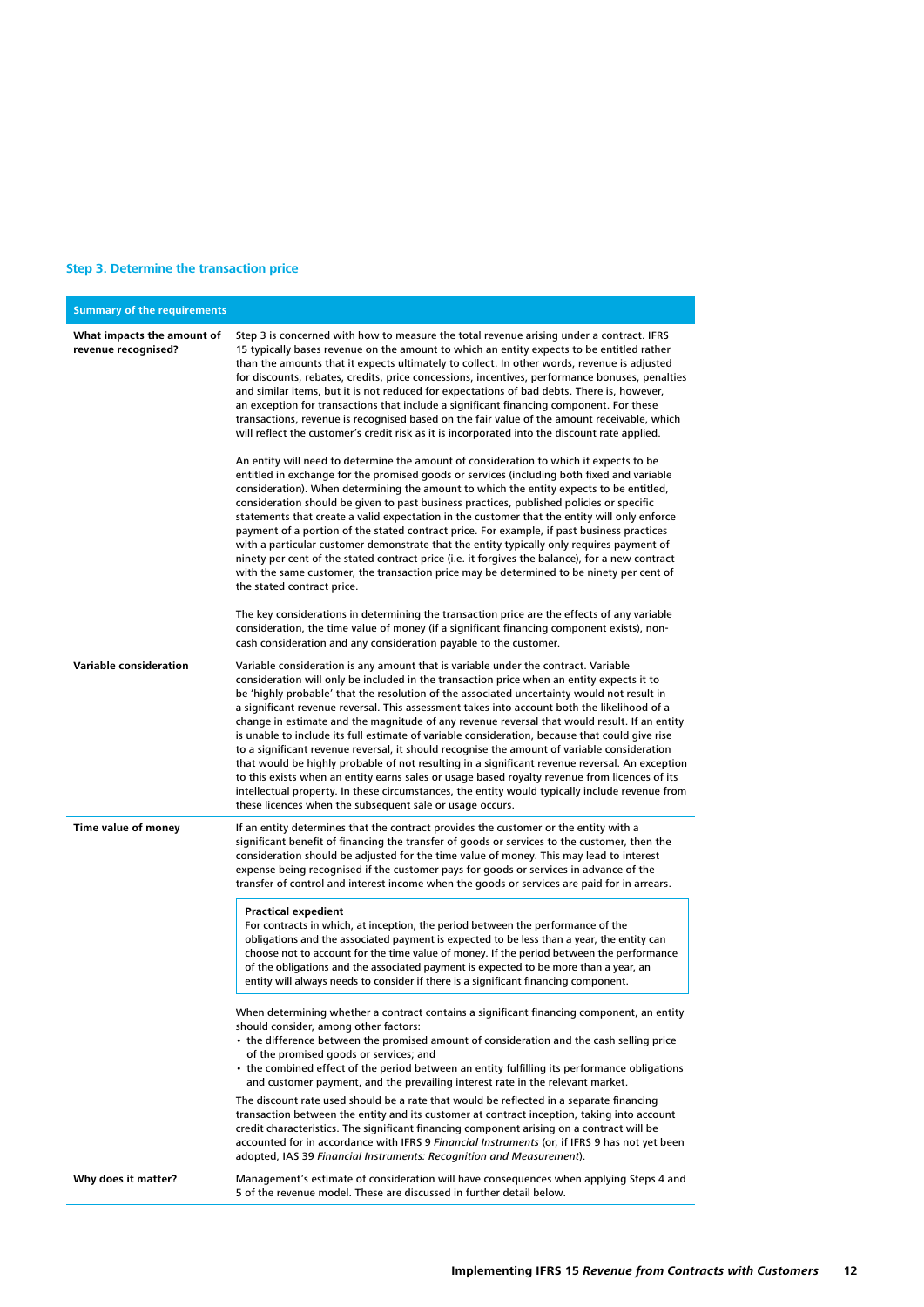Step 3 requires careful consideration of multiple factors when determining the transaction price. The key considerations have been summarised below.

#### **Step 3. Transaction price**



## Variable consideration

Entities in the travel, hospitality and leisure sector may enter into contracts that contain significant variable elements. Hotel management contracts, for example, may include incentive fees based on certain performance measures. Amounts may also vary depending on renegotiations or disputes which may result in price concessions (recorded as an adjustment to revenue) or bad debt (recorded separately from revenue). Another situation that arises commonly in the travel, hospitality and leisure sector is where an agent only earns its revenue from arranging for a third party provider (the principal) to provide services to a customer if the principal performs its obligations satisfactorily. Under IAS 18, the agent may have delayed recognition of any revenue until the principal has performed, on the basis that this is a contingent event outside the agent's control. When following the requirements of IFRS 15, it is likely that such an arrangement would fall within the guidelines on variable consideration, which would potentially give a different revenue recognition profile. In particular, although the receipt of payment is contingent upon the principal's performance, it is likely to relate to the agent's performance obligation of arranging a contract between the customer and the principal, which will already have been satisfied.

Correct application of the new requirements in IFRS 15 in respect of variable consideration is particularly important when assessing the probability of a significant amount of revenue being reversed in the future. In turn this determines how much consideration is included in the transaction price, which ultimately determines the amount of revenue that can be recognised (see Step 5 below). The standard also introduces a specific restriction for royalty payments relating to licenses of intellectual property, for example, some types of franchise licenses. If royalty payments are based on usage or onward sale, entities are restricted from recognising the associated revenue until the usage or onward sale has occurred, even if it is possible to make a reliable estimate of this amount based on historical evidence.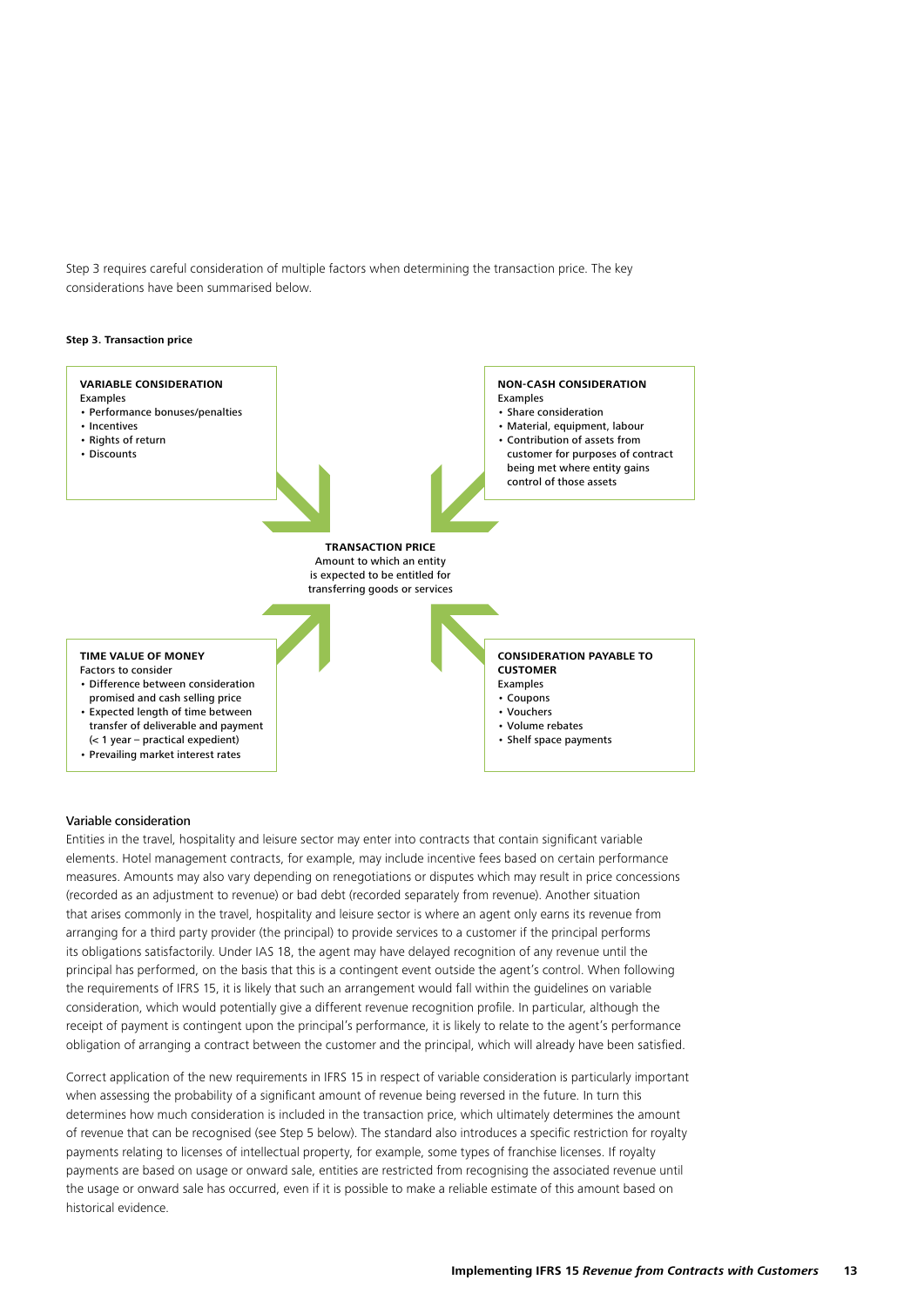## Customers' unexercised rights

Many entities in the travel, hospitality and leisure industry receive non-refundable upfront payments in respect of future goods or services, for example, prepayments for flights in a holiday package. Entities may also grant customers loyalty points under reward programs to use against future purchases. Customers do not always exercise all their contractual rights in these scenarios. Such unexercised rights are often referred to as 'breakage'. Entities should recognise the expected breakage amount as revenue in proportion to the pattern of rights exercised by the customer. Otherwise, the entity should recognise any breakage amount as revenue when the likelihood of the customer exercising its remaining rights becomes remote.

It is generally appropriate for the expected level of 'breakage' to be calculated on a portfolio basis. Entities will need to determine an appropriate portfolio level at which to do this calculation.

## Significant financing component

Under the new Standard, a financing component, if it is significant, is accounted for separately from revenue. This applies to payments in advance as well as in arrears (but subject to a practical expedient that it is not necessary to separate out a financing component if the gap between payment and delivery never exceeds 12 months).

Sales by some entities in the travel, hospitality and leisure sector may include financing arrangements, in that the timing of cash inflows from the customer may not correspond with the timing of recognition of revenue. This is most likely to arise where a customer pays for services significantly in advance of delivery by the entity. For example, where a customer pays for a berth on a cruise liner more than a year in advance of its departure, the amount of revenue ultimately recognised for this transaction will be higher than the cash value paid, with the entity recognising a finance cost over the period for which it has 'borrowed' this money from its customer.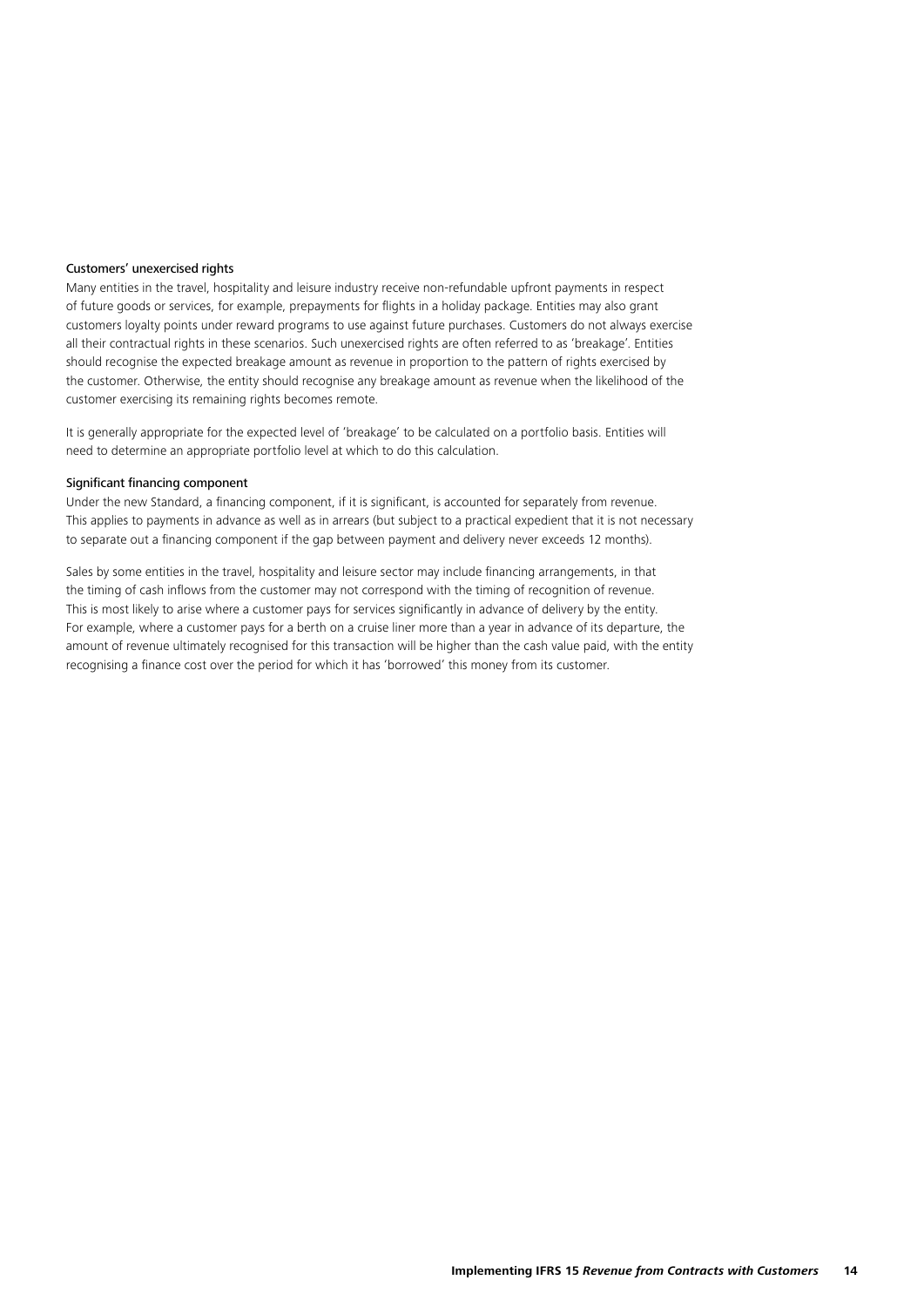## **Step 4. Allocate the transaction price to separate performance obligations**

| <b>Summary of the requirements</b>                                  |                                                                                                                                                                                                                                                                                                                                                                                                                                                                                                                                                                              |
|---------------------------------------------------------------------|------------------------------------------------------------------------------------------------------------------------------------------------------------------------------------------------------------------------------------------------------------------------------------------------------------------------------------------------------------------------------------------------------------------------------------------------------------------------------------------------------------------------------------------------------------------------------|
| <b>Allocating the transaction</b><br>price                          | After determining the transaction price at Step 3, Step 4 specifies how that transaction price<br>is allocated between the different performance obligations identified in Step 2. Previously,<br>IFRSs included very little in the way of requirements on this topic, whereas IFRS 15 is<br>reasonably prescriptive. Accordingly, this could be an area of significant change for some<br>entities, and entities will need to consider whether their existing systems are capable of<br>allocating the transaction price in accordance with the Standard's requirements.    |
| What method should<br>be used to allocate the<br>transaction price? | If there are multiple performance obligations identified in a single contract, the transaction<br>price should be allocated to each separate performance obligation on the basis of relative<br>stand-alone selling prices. The stand-alone selling price should be determined at contract<br>inception and represents the price at which an entity would sell a promised good or service<br>separately to a customer. Ideally, this will be an observable price at which an entity sells<br>similar goods or services under similar circumstances and to similar customers. |
| Are any other methods<br>available?                                 | If the stand-alone selling price is not directly observable, the entity should estimate it.<br>Estimation methods that may be used include an adjusted market assessment approach, an<br>expected cost plus margin approach or a residual approach, but the last may only be used if<br>certain conditions are met.                                                                                                                                                                                                                                                          |
| How should any discounts<br>he allocated?                           | If the stand-alone selling prices are greater than the promised consideration in a contract<br>with a customer, the customer is deemed to have received a discount. Unless the discount<br>meets the criteria set out in the Standard to be allocated to only some of the performance<br>obligations, the discount should be allocated proportionately to all the performance<br>obligations in the contract. Variable consideration should also be allocated proportionately<br>to all the performance obligations identified unless certain criteria are met.              |

## **Step 4. Inputs to allocate transaction price**

|                          | How to determine the stand-alone selling price?<br>Best evidence: observable price of a good or service when sold on a stand-alone basis                                                                                                                                                             |                                                                                                                                                                                                                                                  |
|--------------------------|------------------------------------------------------------------------------------------------------------------------------------------------------------------------------------------------------------------------------------------------------------------------------------------------------|--------------------------------------------------------------------------------------------------------------------------------------------------------------------------------------------------------------------------------------------------|
| Not directly observable? |                                                                                                                                                                                                                                                                                                      | Must estimate! - maximise the use of observable inputs                                                                                                                                                                                           |
| <b>Market</b>            | . Evaluate the market in which goods or services are sold. Estimate the<br>price that customers in that market would be willing to pay.<br>• Refer to prices from competitors for similar goods or services<br>adjusted for entity-specific costs and margins.                                       |                                                                                                                                                                                                                                                  |
| <b>Expected</b><br>costs | • Forecast expected costs of satisfying a performance obligation<br>adjusted for an appropriate margin.                                                                                                                                                                                              | An entity may find that there<br>are practical difficulties<br>regarding systems capabilities<br>of tracking price information<br>in light of the prior prevalent<br>use of the Residual Method<br>and the application of the<br>contingent cap. |
| <b>Residual</b>          | • Total transaction price less the sum of the observable stand-alone<br>selling prices.<br>• This method may only be used when:<br>- selling price is highly variable; or<br>- selling price is uncertain (a price has not yet been established or<br>good or service has not been previously sold). |                                                                                                                                                                                                                                                  |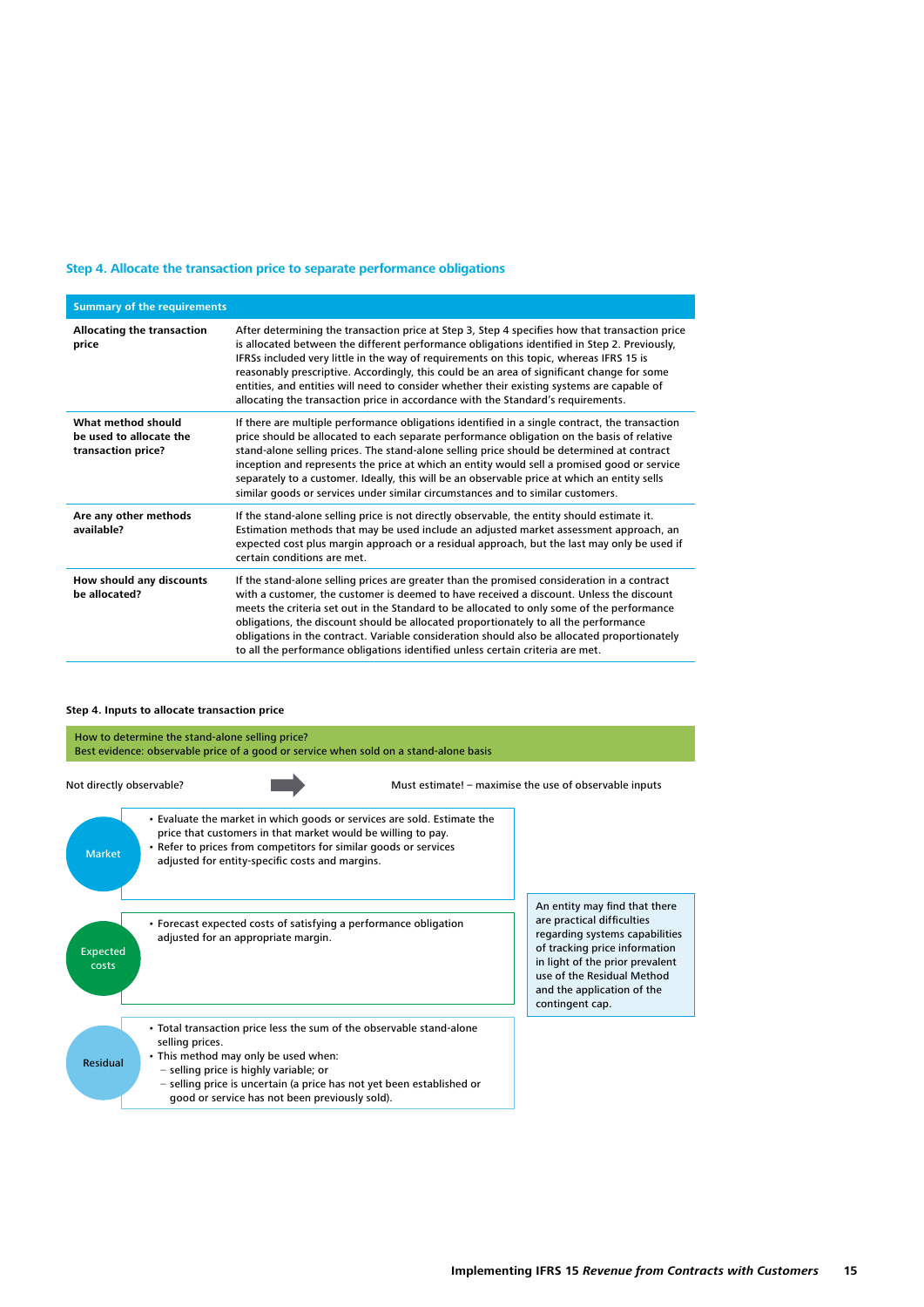## Allocating the transaction price

As noted in Step 2 above, when there are two or more performance obligations within a contract, an entity will need to allocate the transaction price to the various performance obligations.

For example, a game lodge enters into a contract with a customer to sell the customer a safari package which includes 7 days and 6 nights stay at the lodge, breakfast each morning as well as four game drives and entertainment on the last night. The game lodge has determined that the safari package includes distinct goods and services and therefore has determined that there are four performance obligations. The price contained in the contract is CU4,000 and the game lodge expects to be entitled to this amount – CU4,000 is therefore determined to be the transaction price.

The stand-alone selling prices of these goods and services are directly observable and are CU2,500 for the six night stay, CU500 for the meals, CU1,000 for the game drives and CU400 for the entertainment (sum: CU4,400). The game lodge therefore allocates the total transaction price to the distinct goods and services as required by Step 4 based on their relative stand-alone prices. Therefore, the transaction price allocated is as follows:

- 1. Six night stay  $-$  (2,500/4,400\*4,000) = CU2,273
- 2. Meals  $(500/4, 400*4, 000) = CU454$
- 3. Game drives  $(1,000/4,400*4,000) =$  CU909
- 4. Entertainment (400/4,400\*4,000) = CU364

The pattern in which the entity will recognise revenue for each performance obligation will be determined by Step 5.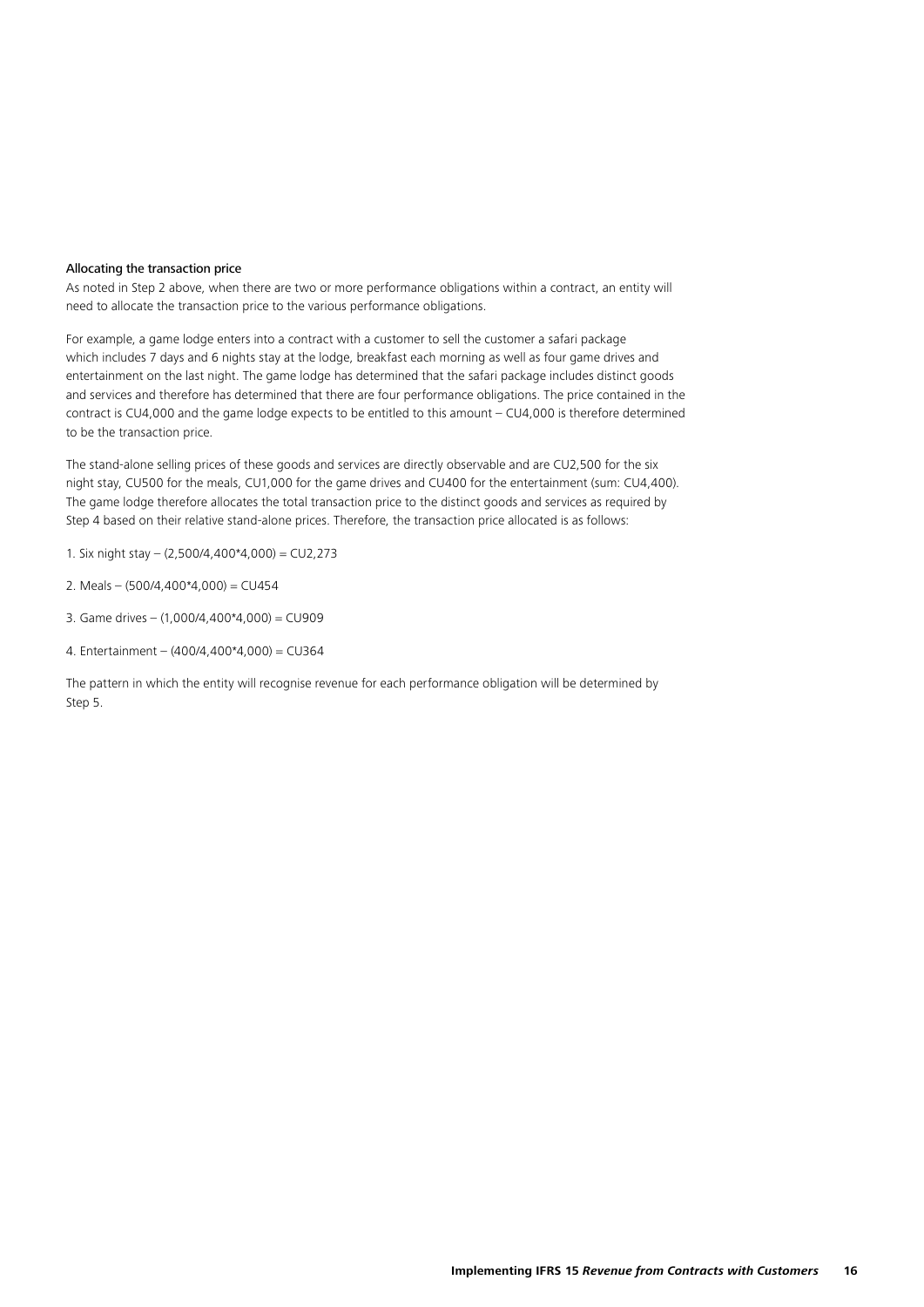## **Step 5. Recognise revenue as the entity satisfies a performance obligation**

| <b>Summary of the requirements</b>         |                                                                                                                                                                                                                                                                                                                                                                                                                                                                                                                                                                                                                                                                                                                                                                                                                                                                                                                                                                                                                                                                                                                        |
|--------------------------------------------|------------------------------------------------------------------------------------------------------------------------------------------------------------------------------------------------------------------------------------------------------------------------------------------------------------------------------------------------------------------------------------------------------------------------------------------------------------------------------------------------------------------------------------------------------------------------------------------------------------------------------------------------------------------------------------------------------------------------------------------------------------------------------------------------------------------------------------------------------------------------------------------------------------------------------------------------------------------------------------------------------------------------------------------------------------------------------------------------------------------------|
| When should revenue be<br>recognised?      | The final step is to determine, for each performance obligation, when revenue should be<br>recognised. This may be over time or at a point in time. Previously, IAS 18 required revenue<br>for services to be recognised over time and revenue for goods to be recognised at a point<br>in time, but it did not include guidance on how to determine whether a particular item<br>supplied under a contract should be regarded as a good or a service for these purposes.<br>IFRS 15 does not distinguish between goods and services but instead includes specific and<br>detailed guidance on when to recognise revenue over time and when to recognise revenue<br>at a point in time. Some entities may find that items for which they previously recognised<br>revenue at a point in time now have revenue recognised over time, or vice versa.                                                                                                                                                                                                                                                                     |
| What is control and how is<br>it assessed? | An entity should recognise revenue as the performance obligations are satisfied.<br>A performance obligation is satisfied when control of the underlying goods or services for<br>that particular performance obligation is transferred to the customer. 'Control' is defined<br>as 'the ability to direct the use of and obtain substantially all of the remaining benefits<br>from the asset' underlying the good or service. Control can transfer, and hence revenue<br>be recognised, over time (for example, six night stay at a hotel), or at a point in time (for<br>example, the provision of a meal).                                                                                                                                                                                                                                                                                                                                                                                                                                                                                                         |
| When is revenue recognised<br>over time?   | Control is deemed to have transferred over time if any one of the following is met:                                                                                                                                                                                                                                                                                                                                                                                                                                                                                                                                                                                                                                                                                                                                                                                                                                                                                                                                                                                                                                    |
|                                            | • the customer simultaneously receives and consumes all of the benefits provided by the<br>entity's performance as the entity performs. This means that if another entity were to take<br>over providing the remaining performance obligation to a customer, it would not have to<br>substantially reperform the work already completed by the initial provider. This criterion<br>applies to service contracts where the customer consumes the benefits of the services as<br>they are provided (for example, six night stay at a hotel);<br>• the entity's performance creates or enhances an asset that the customer controls as<br>the asset is created or enhanced. Control refers to the ability to direct the use of and<br>obtain substantially all of the remaining benefits from the asset. Therefore this criterion                                                                                                                                                                                                                                                                                         |
|                                            | is satisfied if the terms of the contract transfer control of the asset to the customer as<br>the asset is being built (i.e. control of work in progress). This asset may be tangible or<br>intangible; or                                                                                                                                                                                                                                                                                                                                                                                                                                                                                                                                                                                                                                                                                                                                                                                                                                                                                                             |
|                                            | • the entity's performance does not create an asset with an alternative use to the entity<br>and the entity has an enforceable right to payment for performance completed to date,<br>including a reasonable profit margin. This criterion may apply in situations where the<br>indicators of control are not immediately apparent. Entities will assess whether an<br>asset has an alternative use at contract inception. An asset with no alternative use to<br>an entity is one where the entity is unable to readily direct the use of the asset, which<br>may be partially or wholly completed, for another use. This limitation may be imposed<br>contractually or practically. A contractual restriction is one where the terms of the<br>contract would allow the customer to enforce its rights to the promised asset if the entity<br>attempted to redirect the asset for another use, whereas a practical restriction is one<br>where the entity would incur significant economic losses to redirect the use of the asset,<br>such as significant costs of rework or significant loss on sale of the asset. |
| When is revenue recognised                 | If a performance obligation does not meet the criteria to be satisfied over time, entities                                                                                                                                                                                                                                                                                                                                                                                                                                                                                                                                                                                                                                                                                                                                                                                                                                                                                                                                                                                                                             |
| at a point in time?                        | should consider the following indicators in evaluating the point in time at which control of<br>the asset has been transferred to a customer:                                                                                                                                                                                                                                                                                                                                                                                                                                                                                                                                                                                                                                                                                                                                                                                                                                                                                                                                                                          |
|                                            | • the entity has transferred title to the asset;                                                                                                                                                                                                                                                                                                                                                                                                                                                                                                                                                                                                                                                                                                                                                                                                                                                                                                                                                                                                                                                                       |
|                                            | • the entity has transferred physical possession of the asset;                                                                                                                                                                                                                                                                                                                                                                                                                                                                                                                                                                                                                                                                                                                                                                                                                                                                                                                                                                                                                                                         |
|                                            | • the entity has a present right to payment for the asset;                                                                                                                                                                                                                                                                                                                                                                                                                                                                                                                                                                                                                                                                                                                                                                                                                                                                                                                                                                                                                                                             |
|                                            | • the customer has accepted the asset; and                                                                                                                                                                                                                                                                                                                                                                                                                                                                                                                                                                                                                                                                                                                                                                                                                                                                                                                                                                                                                                                                             |
|                                            | • the customer has the significant risks and rewards of ownership of the asset.                                                                                                                                                                                                                                                                                                                                                                                                                                                                                                                                                                                                                                                                                                                                                                                                                                                                                                                                                                                                                                        |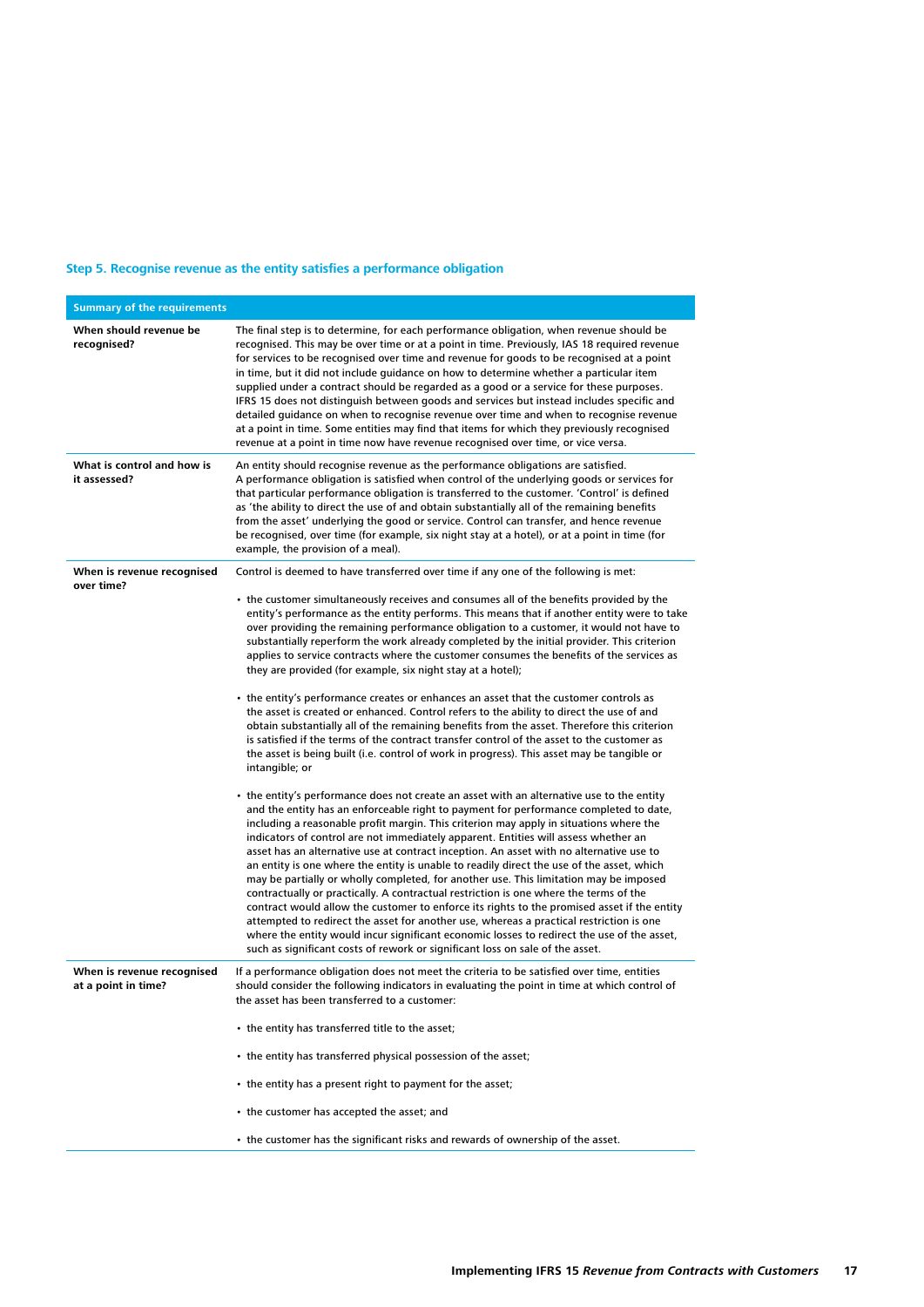One of the key changes in IFRS 15 is the basis for the recognition of revenue. For goods, IAS 18 utilised the concept of the transfer of risks and rewards, whereas IFRS 15 utilises the concept of the transfer of control in all cases. Although applying the two different concepts will often not alter the timing of revenue recognition, it is nevertheless possible in some circumstances for entities to have a different pattern of revenue recognition based on a transfer of control as opposed to a transfer of risks and rewards, and this should be taken into careful consideration. It is possible that as a result of IFRS 15, revenue which was previously recognised over time will now be recognised at a point in time, or vice versa.

#### **Step 5. Recognising revenue over time**

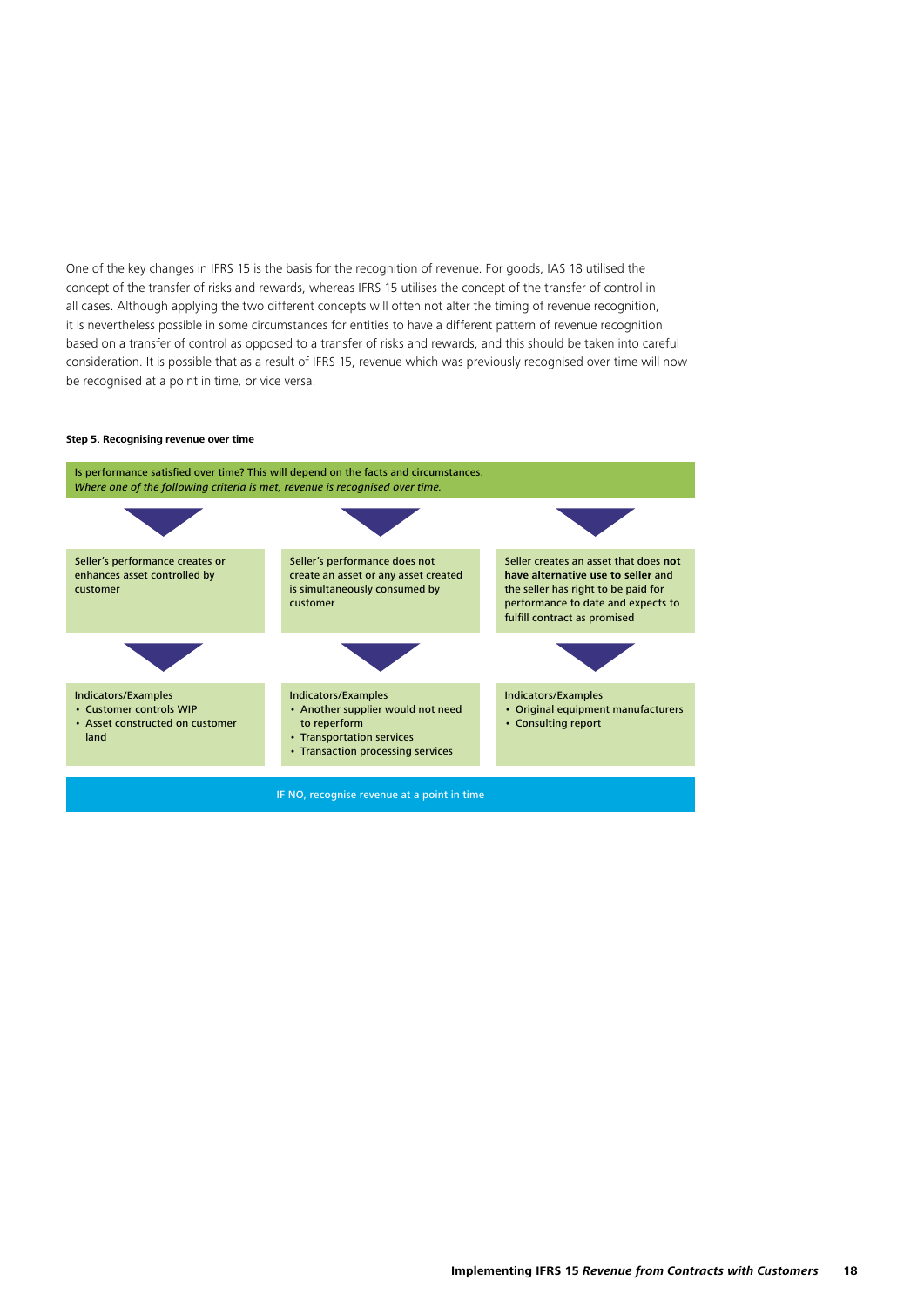# <span id="page-20-0"></span>Further areas of guidance

## **Contract modifications**

| <b>Summary of the requirements</b>                            |                                                                                                                                                                                                                                                                                                                                                                                                                                                                                                                                                                                                                                                                                                                                                                                                                                                                                                                                                                                                                                                                                                                                                                                                                                                 |                                                                                                                                 |
|---------------------------------------------------------------|-------------------------------------------------------------------------------------------------------------------------------------------------------------------------------------------------------------------------------------------------------------------------------------------------------------------------------------------------------------------------------------------------------------------------------------------------------------------------------------------------------------------------------------------------------------------------------------------------------------------------------------------------------------------------------------------------------------------------------------------------------------------------------------------------------------------------------------------------------------------------------------------------------------------------------------------------------------------------------------------------------------------------------------------------------------------------------------------------------------------------------------------------------------------------------------------------------------------------------------------------|---------------------------------------------------------------------------------------------------------------------------------|
| Should revenue be<br>adjusted when a contract is<br>modified? | Contract modifications (also sometimes referred to as a change order, variation or<br>amendment) of price, scope or both will have accounting consequences when they are<br>'approved' such that they create enforceable rights and obligations. Modifications should<br>be treated as an adjustment to the original contract unless they merely add a further<br>performance obligation that is both 'distinct' (as defined by the Standard - see Step 2<br>above) and priced based on an appropriately adjusted stand-alone selling price. If both these<br>conditions are met, the modification is treated as a new, separate contract.<br>If the modification is treated as an adjustment to the original contract, the appropriate<br>accounting depends on the remaining goods or services to be delivered under the contract.<br>• If the remaining goods or services are distinct, the modification is accounted for<br>prospectively by allocating the remaining transaction price to the remaining performance<br>obligations in the contract.<br>• If the remaining goods or services are not distinct, the modification is accounted for<br>retrospectively, by updating both the transaction price and the measure of progress for |                                                                                                                                 |
|                                                               | the part-complete performance obligation.                                                                                                                                                                                                                                                                                                                                                                                                                                                                                                                                                                                                                                                                                                                                                                                                                                                                                                                                                                                                                                                                                                                                                                                                       |                                                                                                                                 |
| <b>Contract modification</b>                                  | <b>CONTRACT MODIFICATION</b>                                                                                                                                                                                                                                                                                                                                                                                                                                                                                                                                                                                                                                                                                                                                                                                                                                                                                                                                                                                                                                                                                                                                                                                                                    | Treat as a separate                                                                                                             |
|                                                               | Are the additional goods or services distinct &<br>Have they been priced at their stand-alone selling price?                                                                                                                                                                                                                                                                                                                                                                                                                                                                                                                                                                                                                                                                                                                                                                                                                                                                                                                                                                                                                                                                                                                                    | Yes<br>contract                                                                                                                 |
|                                                               | <b>No</b>                                                                                                                                                                                                                                                                                                                                                                                                                                                                                                                                                                                                                                                                                                                                                                                                                                                                                                                                                                                                                                                                                                                                                                                                                                       |                                                                                                                                 |
|                                                               | <b>EVALUATE REMAINING</b><br><b>GOODS</b><br>and services in the modified<br>contract                                                                                                                                                                                                                                                                                                                                                                                                                                                                                                                                                                                                                                                                                                                                                                                                                                                                                                                                                                                                                                                                                                                                                           | "Promised goods<br>and services not yet<br>transferred at the date<br>of the modification<br>(including added<br>deliverables)" |
|                                                               |                                                                                                                                                                                                                                                                                                                                                                                                                                                                                                                                                                                                                                                                                                                                                                                                                                                                                                                                                                                                                                                                                                                                                                                                                                                 |                                                                                                                                 |
| <b>DISTINCT</b>                                               | <b>NOT DISTINCT</b>                                                                                                                                                                                                                                                                                                                                                                                                                                                                                                                                                                                                                                                                                                                                                                                                                                                                                                                                                                                                                                                                                                                                                                                                                             | <b>COMBINATION</b>                                                                                                              |
|                                                               |                                                                                                                                                                                                                                                                                                                                                                                                                                                                                                                                                                                                                                                                                                                                                                                                                                                                                                                                                                                                                                                                                                                                                                                                                                                 |                                                                                                                                 |
| <b>Account</b><br>prospectively<br>(as if a new contract)     | <b>Account</b><br>retrospectively<br>(as if part of the original<br>contract)                                                                                                                                                                                                                                                                                                                                                                                                                                                                                                                                                                                                                                                                                                                                                                                                                                                                                                                                                                                                                                                                                                                                                                   | Judgement based on principles<br>for 'distinct' and 'not distinct'<br>accounting treatments                                     |

The only scenario in which the original contract will be left unchanged and therefore the modification will be accounted for as a new, separate contract is when the incremental price charged for the added distinct goods or services is commensurate with the stand-alone price of those goods or services. All other changes to a contract should be treated as a modification of the original contract.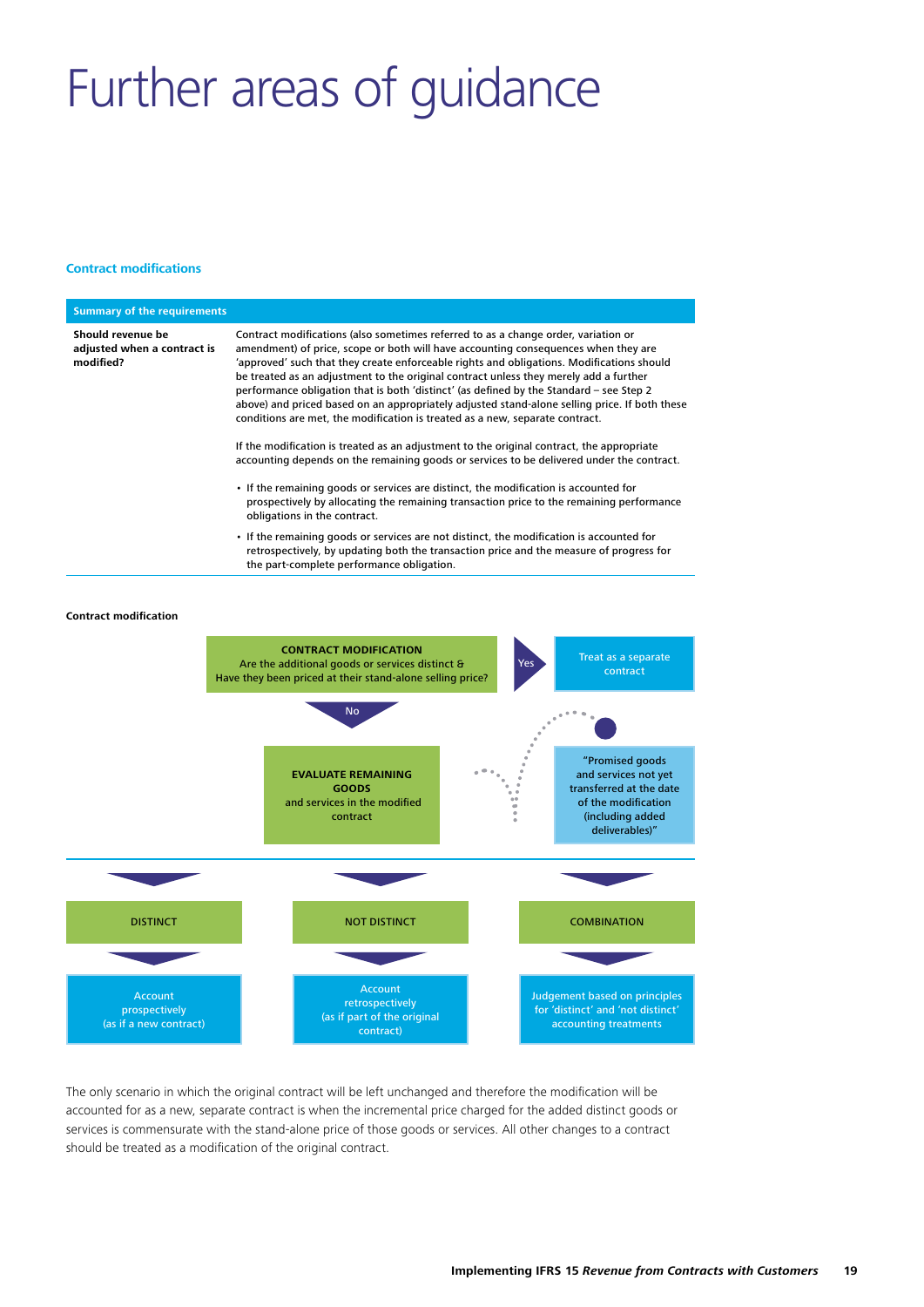## **Costs of obtaining or fulfilling a contract**

| <b>Summary of the requirements</b>                               |                                                                                                                                                                                                                                                                                                                                                                                                                                                                                                                                                                    |
|------------------------------------------------------------------|--------------------------------------------------------------------------------------------------------------------------------------------------------------------------------------------------------------------------------------------------------------------------------------------------------------------------------------------------------------------------------------------------------------------------------------------------------------------------------------------------------------------------------------------------------------------|
| Types of cost which can be<br>capitalised                        | When assessing whether contract costs are eligible for capitalisation it is important to<br>distinguish between the costs of obtaining a contract and the costs of fulfilling it. Both of<br>these categories of cost may be eligible for capitalisation in accordance with the Standard.<br>However, the rules for each category are different and care must be taken to apply the<br>correct quidance.                                                                                                                                                           |
| When should costs of<br>obtaining a contract be<br>capitalised?  | Costs of obtaining a contract should be recognised as an asset and subsequently amortised<br>(see below) if they are incremental and are expected to be recovered. Costs of obtaining a<br>contract are incremental only if they would not have been incurred if the contract had not<br>been obtained (e.g. a sales commission).                                                                                                                                                                                                                                  |
|                                                                  | <b>Practical expedient</b><br>Where the asset that would be recognised as a result of capitalising the cost of<br>obtaining a contract would be amortised over one year or less, an entity may choose to<br>expense those costs when incurred.                                                                                                                                                                                                                                                                                                                     |
|                                                                  | Any costs incurred prior to obtaining a contract that do not relate to the fulfilment of the<br>contract, and which would have been incurred regardless of whether the entity obtained<br>the contract or not, should be recognised as an expense when incurred, unless they are<br>explicitly chargeable to the customer regardless of whether the contract is obtained.                                                                                                                                                                                          |
| When should costs of<br>fulfilling a contract be<br>capitalised? | Where costs of fulfilling a contract are within the scope of another standard (e.g.<br>inventories), they should be dealt with by that standard. Costs that are not within the scope<br>of another standard should be capitalised as assets only if they meet all of the following<br>criteria:                                                                                                                                                                                                                                                                    |
|                                                                  | • they relate directly to a specifically identifiable contract (whether this has already been<br>obtained or is anticipated to be obtained);                                                                                                                                                                                                                                                                                                                                                                                                                       |
|                                                                  | • they generate or enhance resources that will be used in satisfying the contract; and                                                                                                                                                                                                                                                                                                                                                                                                                                                                             |
|                                                                  | • they are expected to be recovered.                                                                                                                                                                                                                                                                                                                                                                                                                                                                                                                               |
|                                                                  | Examples of such costs are direct labour costs, direct materials costs, allocations of costs<br>and any costs that are explicitly chargeable to the customer.                                                                                                                                                                                                                                                                                                                                                                                                      |
|                                                                  | Notwithstanding the guidance above, the Standard includes specific requirements that<br>certain costs should be recognised as expenses when incurred. These include general and<br>administrative costs (unless they are explicitly chargeable to the customer), costs of wastage<br>and any costs that relate to fully or partly satisfied performance obligations or where the<br>entity cannot distinguish whether the costs relate to unsatisfied, partly satisfied or wholly<br>satisfied performance obligations.                                            |
| When are capitalised costs<br>amortised?                         | IFRS 15 includes guidance on amortisation and impairment of assets arising from the<br>capitalisation of both types of cost noted above. Amortisation should be charged on a<br>basis consistent with the transfer to the customer of the goods or services to which the<br>capitalised costs relate. Where the carrying value of such an asset exceeds the amount of<br>consideration still to be received in relation to the related goods or services, less the residual<br>cost of providing those goods or services, an impairment loss should be recognised. |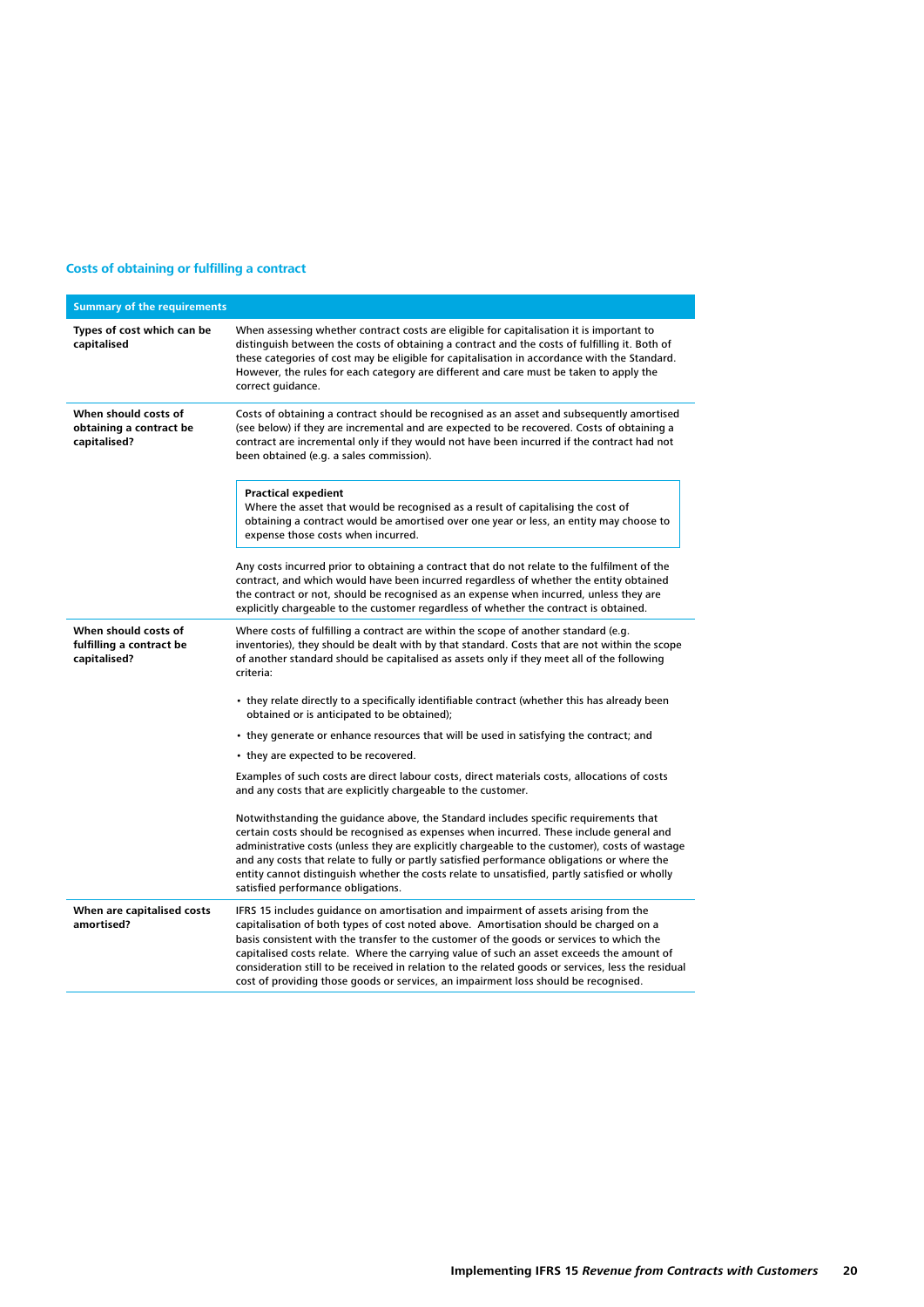Entities within the travel, hospitality and leisure sector may incur significant costs that are directly attributable to obtaining contracts with customers. A typical example of this is success fees paid to travel agents for signing up new customers to a hotel/lodge.

Treatment of these costs is currently varied, with some entities within the travel, hospitality and leisure sector choosing to expense the costs and others choosing to capitalise the costs. When an entity incurs incremental costs that arise directly as a result of successfully obtaining a contract and certain criteria are met, IFRS 15 requires that these shall be recognised as an asset on the balance sheet (unless the practical expedient applies).

If entities within the travel, hospitality and leisure sector recognise an asset as a result of obtaining a contract, the entity will be required to determine the appropriate pattern of amortisation and assess for impairment. A change in treatment of these costs may result in a change in the profile of profit recognition.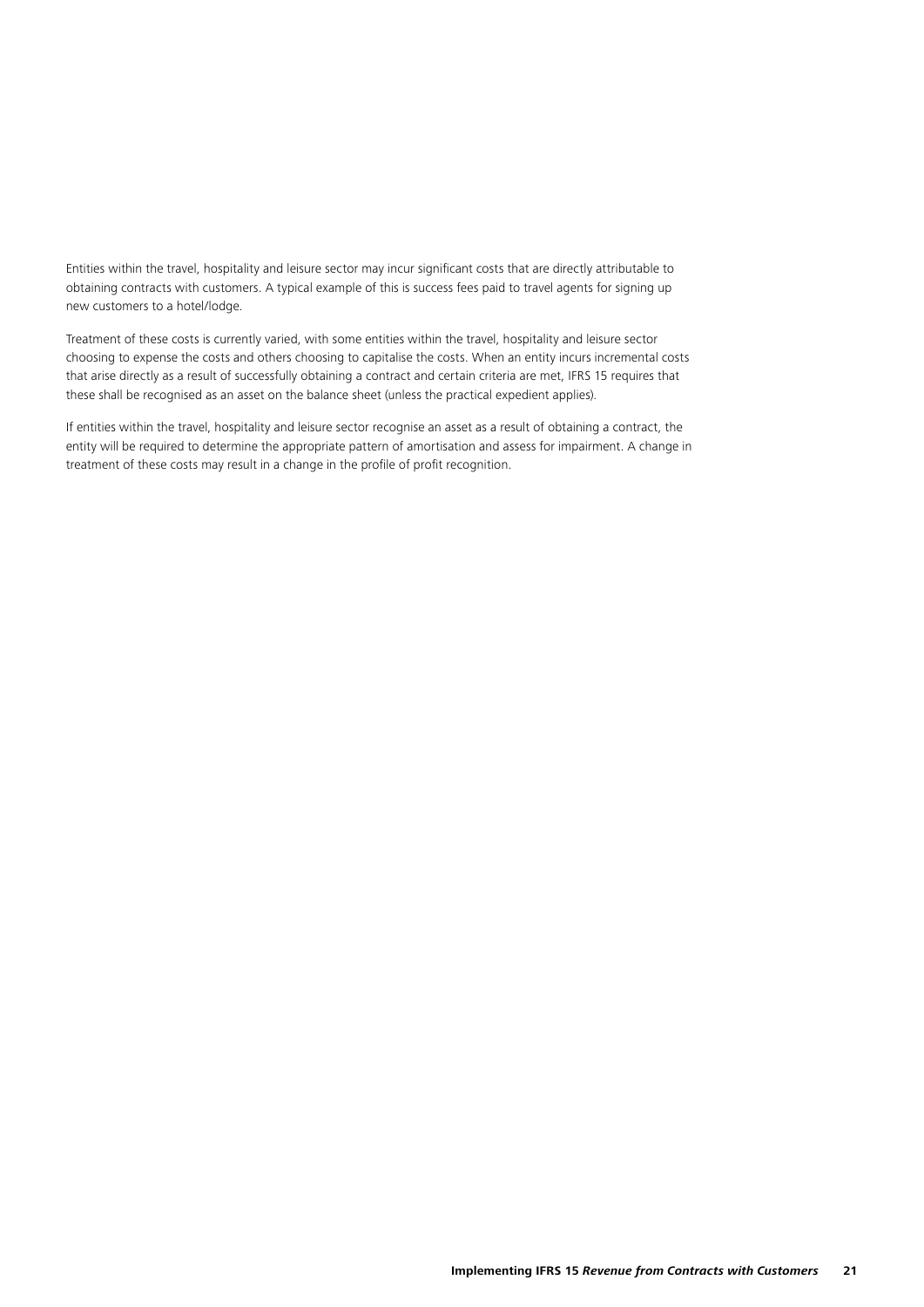## <span id="page-23-0"></span>Additional considerations

IFRS 15 provides detailed guidance in specific areas that may or may not be relevant to entities, depending on their industry and standard practices. One of the areas for which existing practice may change is listed below.

• Licensing (excluding sales or usage based licences): Where an entity sells a licence of its intellectual property, for example a license to operate a hotel, the timing of revenue recognition will depend in part on the nature of the licence. If the licence represents a promise to the customer to access the intellectual property, revenue will typically be recognised over the period for which access is granted, whereas a promise to transfer a right to intellectual property will typically give rise to revenue at a point in time when the transfer occurs.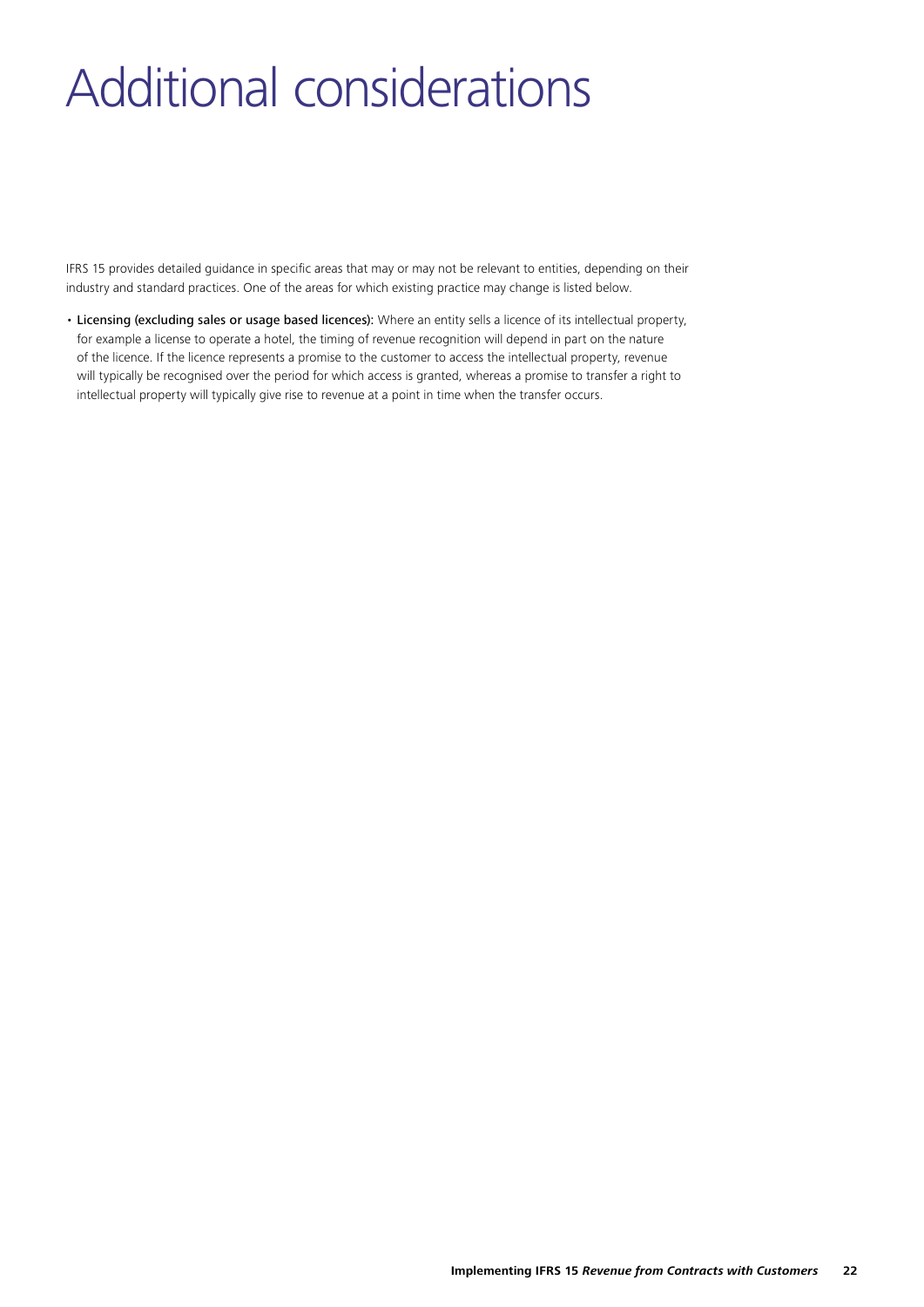## <span id="page-24-0"></span>**Disclosures**

IFRS 15 requires an increased level of disclosures about revenue recognition in comparison to previous Standards, which have been criticised for lacking adequate disclosure requirements. Under IFRS 15, the disclosure requirements are driven by the objective of providing users of the financial statements with information that will help them to understand the nature, amount, timing and uncertainty of revenue and cash flows arising from contracts with customers. As such, entities should not approach the disclosure requirements on a 'checklist' basis but should consider how to provide qualitative and quantitative disclosures around their contracts with customers, making clear any significant judgements made in applying IFRS 15 to contracts, and any assets recognised in relation to the cost of obtaining or fulfilling a contract. Updates or changes to the systems and processes of entities may be required to ensure that they are able to comply with the disclosure requirements.

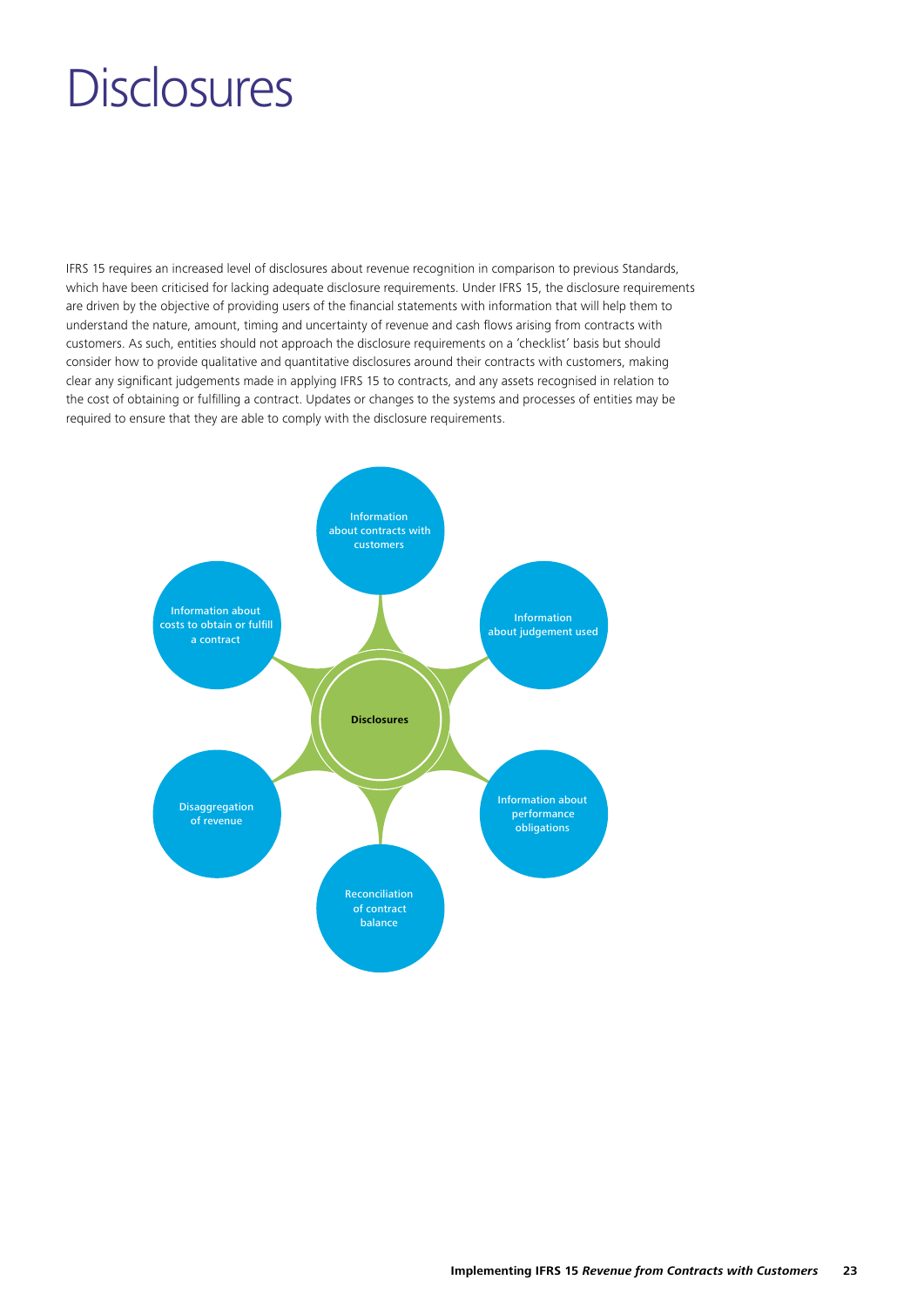The key disclosures required include the following.

- Contracts with customers
- A disaggregation of revenue for the period into categories that depict how the nature, amount, timing and uncertainty of revenue and cash flows are affected by economic factors. Information must also be provided to demonstrate the relationship between the disaggregated revenue information and any segment revenue disclosures.
- Information about the entity's contract assets and contract liabilities. This includes opening and closing balances of balance sheet items relating to contracts with customers. Entities will also be required to disclose the amount of revenue recognised in the current year that relates to the satisfaction of performance obligations in previous reporting periods. In relation to its performance obligations, entities will explain how the future pattern of satisfaction of these will impact on the contract asset and contract liability balance.
- Information about the entity's remaining performance obligations. Entities will be required to disclose the total transaction price allocated to the remaining performance obligations at the end of each reporting period (unless the remaining performance obligation will be satisfied in less than a year). Other disclosures required include information about when the entity typically satisfies its performance obligations, the significant payment terms, the nature of the goods or services that the entity has promised to transfer and information about obligations relating to warranties, refunds and returns.
- Significant judgements
- Information about entities' judgements, and any changes in judgements, in relation to the timing of, and the transaction price allocated to, the satisfaction of performance obligations. Entities will be required to disclose how they have made these judgements and why these are a faithful depiction of the transfer of goods or services.
- Assets recognised in relation to the costs of obtaining or fulfilling a contract
	- The closing balance of any assets recognised in relation to costs incurred to obtain or fulfil a contract, in addition to any judgements exercised in determining the amount to be capitalised.
- Amortisation information for the amount recognised in profit or loss in the current period and the method of amortisation.

IFRS 15 also amends IAS 34 *Interim Financial Reporting* to require disaggregated revenue information to be disclosed in interim financial statements.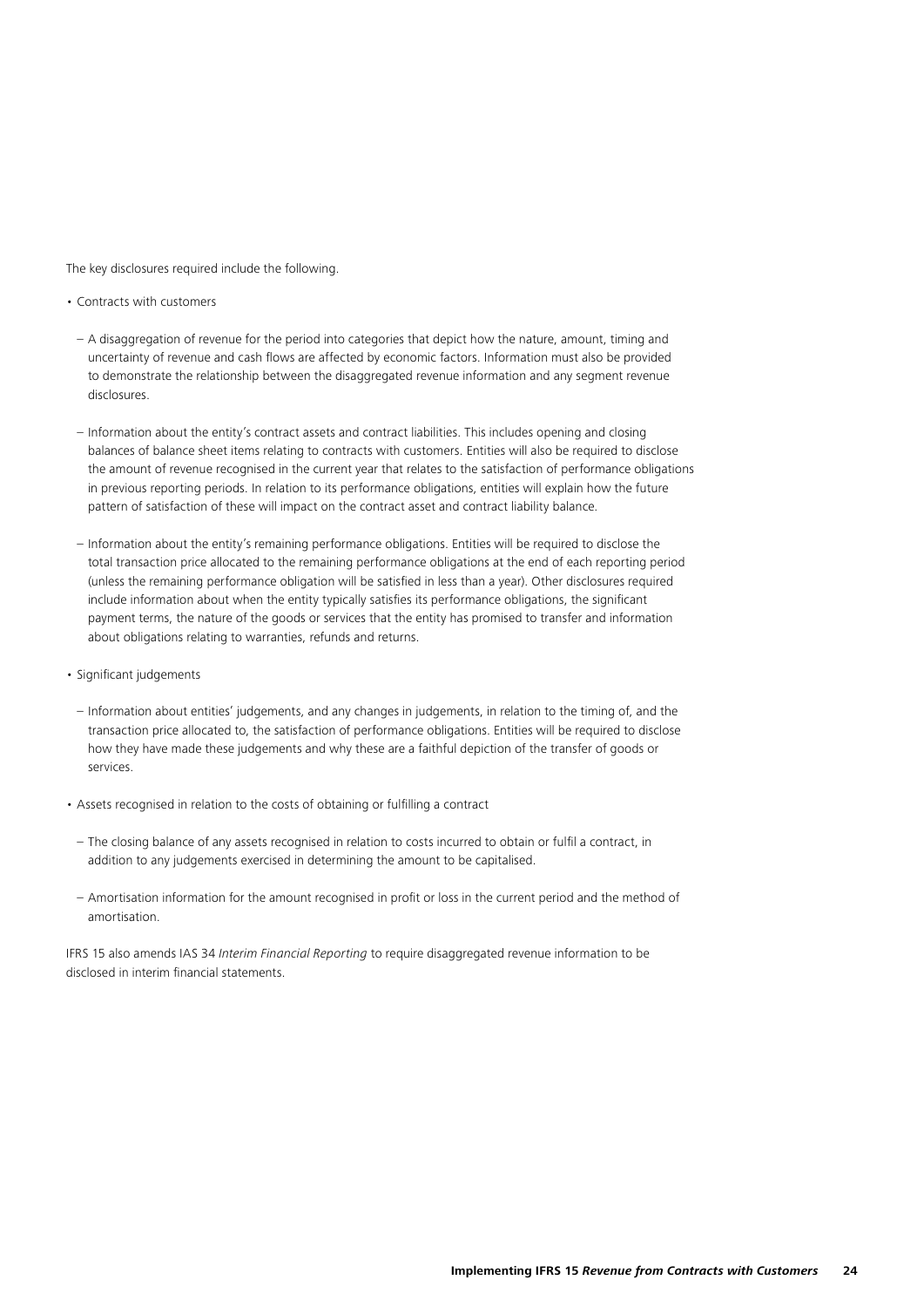## <span id="page-26-0"></span>**Transition**

Entities have two options for transitioning to IFRS 15. Both options are fairly detailed but helpful in providing some relief on initial application of IFRS 15. Both of these options make reference to the date of initial application – which is the start of the reporting period in which an entity first applies the Standard. For example, entities applying the Standard for the first time in financial statements for the year ending 31 December 2017 will have a date of initial application of 1 January 2017.

## **Transition timeline**

#### Example Assume December 31 Y/E Assume 1 year of comparatives only



|  | Method 1 Full retrospective approach |  |
|--|--------------------------------------|--|
|--|--------------------------------------|--|

| Contract A Begins and ends in same annual reporting<br>period and completed before the date of<br>initial application - Practical expedient<br>available |
|----------------------------------------------------------------------------------------------------------------------------------------------------------|
| Contract B Adjust opening balance of each affected<br>component of equity for the earliest prior<br>period presented (1 January 2016)                    |

Contract C Adjust opening balance of each affected component of equity for the earliest prior period presented (1 January 2016)

### **Method 2 Simplified transitional approach**

| Contract A Contract completed before the date of<br>initial application - Do not apply IFRS 15                                                           |
|----------------------------------------------------------------------------------------------------------------------------------------------------------|
| Contract B Contract completed before the date of<br>initial application - Do not apply IFRS 15                                                           |
| Contract C Adjust opening balance of each affected<br>component of equity at date of initial<br>application. Disclose information per<br>paragraph 134.2 |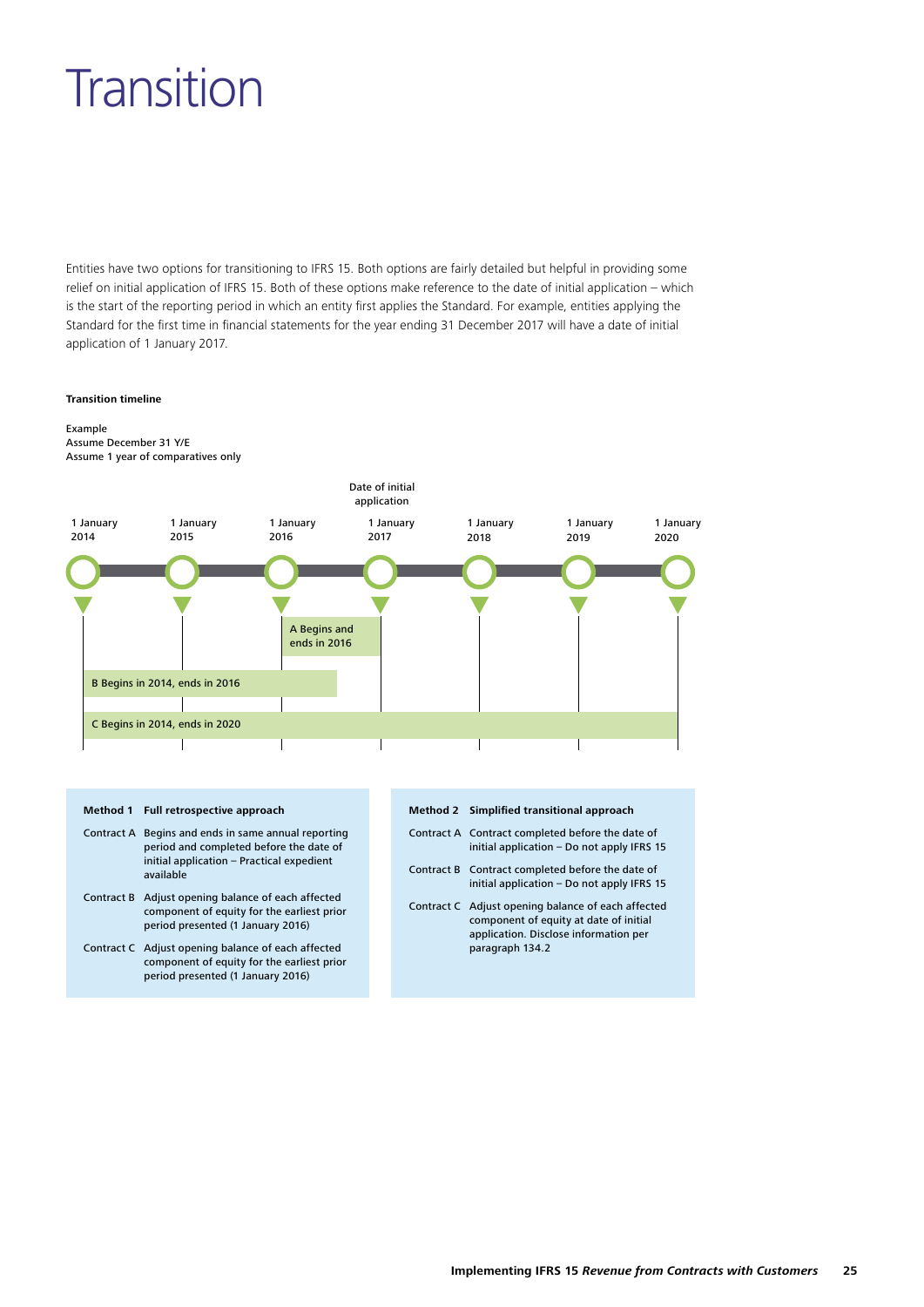### **Method 1**

## Full retrospective approach

Entities can apply the Standard retrospectively to all comparative periods presented. Under this option, prior year comparatives are restated, with a resulting adjustment to the opening balance of equity in the earliest comparative period. Where this option is chosen, the Standard provides a number of optional practical expedients. These include the following.

- For completed contracts, entities are not required to restate contracts that begin and end within the same annual reporting period. For example, if an entity first applying the Standard for a 31 December 2017 year end entered into and completed a contract in 2016, that contract will not need to be restated (that is, the interim periods in 2016 are not required to be restated).
- For completed contracts that have variable consideration, an entity may use the transaction price at the date the contract was completed rather than estimating variable consideration amounts in the comparative reporting periods. For example, for an entity first applying the Standard for a 31 December 2017 year end, if a contract was completed prior to 31 December 2016, rather than estimate variable consideration at earlier dates, the entity may base earlier revenue figures on the consideration (including any variable consideration) that was ultimately payable.
- For all periods presented before the date of initial application, an entity need not disclose the amount of the transaction price allocated to remaining performance obligations and an explanation of when the entity expects to recognise that amount as revenue. For example, for an entity first applying the Standard for a 31 December 2017 year end, if a contract is entered into on 1 January 2016 and is incomplete at 31 December 2016, the entity will not be required to provide disclosures on the contract's remaining performance obligations as at 31 December 2016.

Any practical expedients used should be used consistently for all prior periods presented and disclosure should be given with regards to which expedients have been used. To the extent possible, a qualitative assessment of the estimated effect of applying each of those expedients should be provided.

## **Method 2**

### Modified approach

Under the modified approach, entities can apply the Standard only from the date of initial application. If they choose this option, they will need to adjust the opening balance of equity at the date of initial application (i.e. 1 January 2017) but they are not required to adjust prior year comparatives. This means that they do not need to consider contracts that have completed prior to the date of initial application. Broadly, the figures reported from the date of initial application will be the same as if the Standard had always been applied, but figures for comparative periods will remain on the previous basis.

If this option is used, disclosure is required of the amount by which each financial statement line item is affected in the current period as a result of applying the guidance and an explanation of the significant changes between the reported results under IFRS 15 and the previous revenue guidance followed.

## **Transition Resource Group**

IFRS 15 is the first comprehensive principles-based Standard on revenue. The previous guidance under IFRSs was fairly limited, and the previous guidance under US GAAP was rules-driven, with specific guidance available for different industries. The IASB and FASB are aware that, whilst they have put a lot of time and thought into the development of the Standard, issues will arise as entities begin to implement the Standard in practice. As a result, they have formed a joint "Transition Resource Group", which is intended to help the Boards resolve any diversity in practice and address implementation issues as they arise. Therefore, the Boards may issue additional revenue guidance or interpretations before the Standard's effective date in 2017.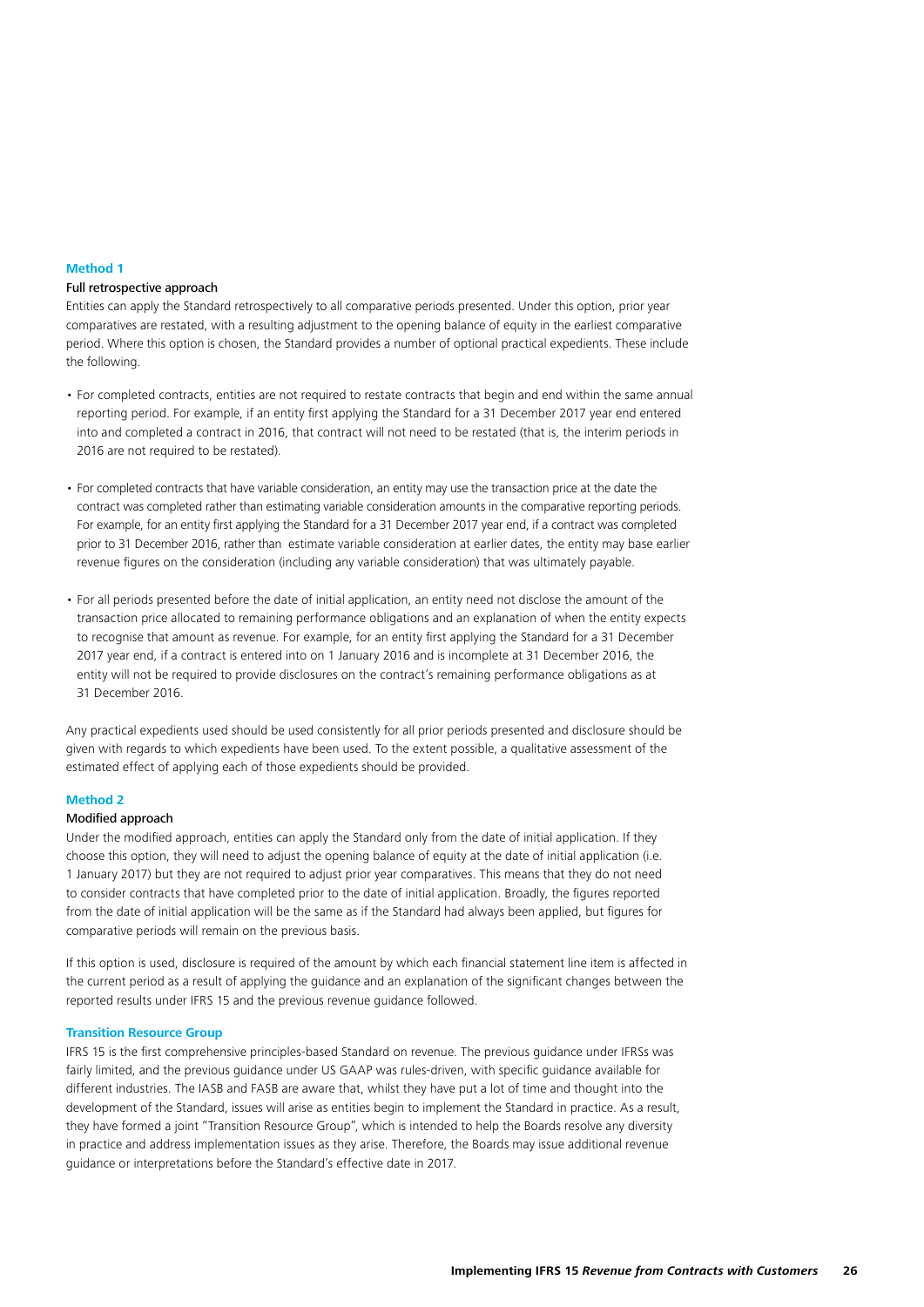## <span id="page-28-0"></span>Final thoughts and broader issues

The transition to IFRS 15 will affect all businesses, to varying degrees. Nevertheless, with an effective transition date of periods starting on 1 January 2017, this provides businesses with an opportunity to consider carefully the new requirements and resolve any potential accounting issues in advance. In addition to those potential accounting issues, IFRS 15 will have a wider effect on the business. The following list highlights aspects of the business that may be affected by the transition to IFRS 15, although it is not intended to be exhaustive.

- Systems and processes as noted previously, in order to gather the information required for reporting under IFRS 15, an entity may require re-designs or modifications to its IT systems and to its processes (e.g. internal controls) more generally.
- Training for employees entities should provide training to those employees affected by the changes. This will include accountants, internal auditors and those responsible for drawing up customer contracts.
- Bank covenants changes in the revenue recognition accounting methods may change the amount, timing and presentation of revenue, with a consequent impact on profits and net assets. This may impact the financial results used in the calculation of an entity's bank covenants. As such, entities should seek early discussions with lenders, to establish whether renegotiation of covenants will be necessary.
- KPIs where they are based on a reported revenue or profit figure, they may be impacted by the changes. As such, an entity may want to begin evaluating the impact of the Standard on key financial ratios and performance indicators that may be significantly impacted by the changes with a view to determining whether its KPI targets should be adjusted. Where there are changes, an entity will also need to consider how to explain these to investors.
- Compensation and bonus plans bonuses paid to employees are sometimes dependent on revenue or profit figures achieved. Changes in the recognition of revenue as a result of IFRS 15 may have an impact on the ability of employees to achieve these targets, or on the timing of achievement of these targets.
- Ability to pay dividends in certain jurisdictions, the ability to pay dividends to shareholders is impacted by recognised profits, which in turn are affected by the timing of revenue recognition. Where this is the case, entities will need to determine whether the changes will significantly affect the timing of revenue and profit recognition and, where appropriate, communicate this to stakeholders and update business plans.
- Tax the profile of tax cash payments, and the recognition of deferred tax, could be impacted due to differences in the timing of recognition of revenue under IFRS 15.
- Stakeholders users of the financial statements such as the Board of Directors, audit committee, analysts, investors, creditors and shareholders will require an explanation of the changes in IFRS 15 in order to understand how the financial statements have been impacted.